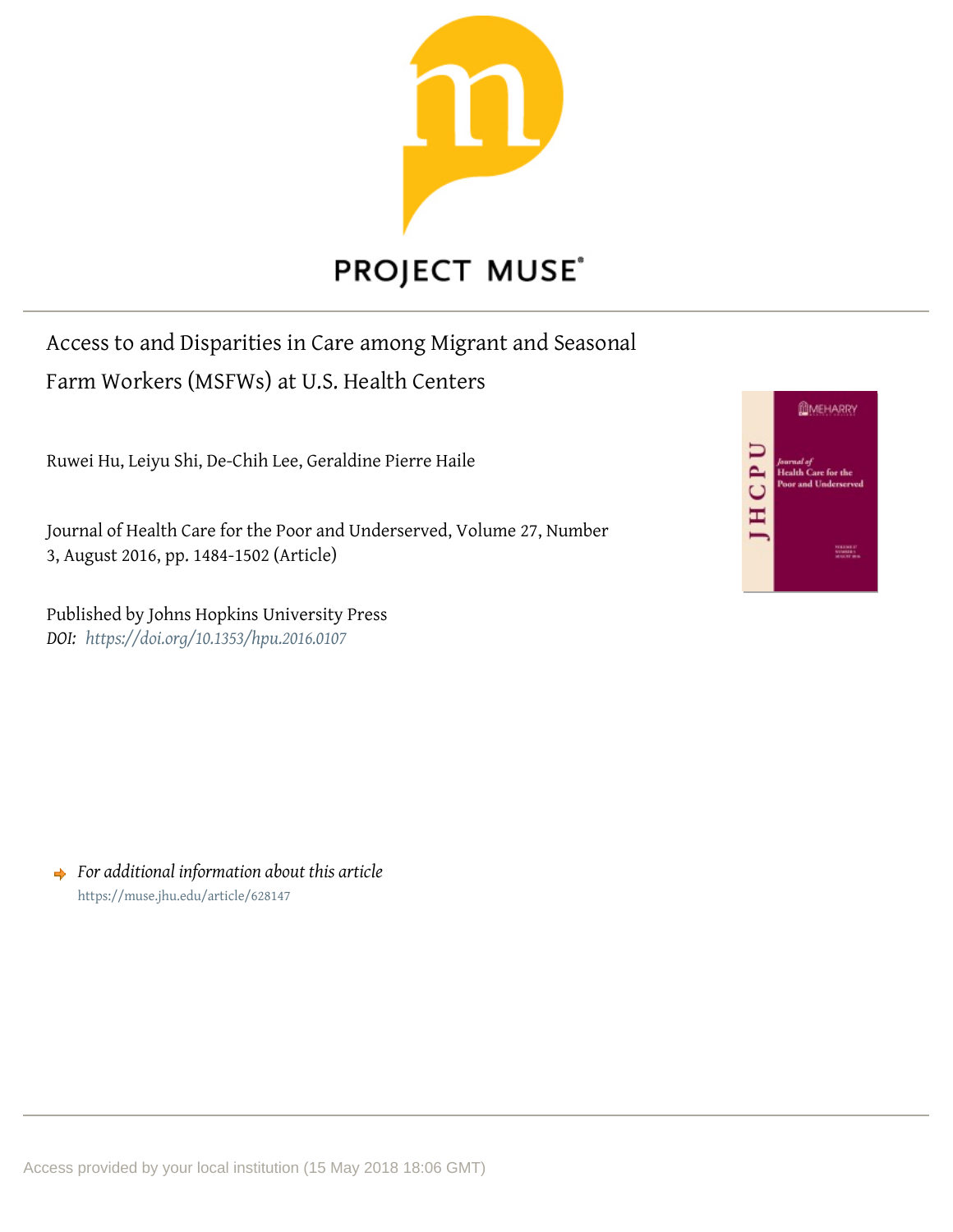## **Access to and Disparities in Care among Migrant and Seasonal Farm Workers (MSFWs) at U.S. Health Centers**

Ruwei Hu, PhD Leiyu Shi, DrPH De-Chih Lee, PhD Geraldine Pierre Haile, PhD

*Abstract:* **Objectives**. This study describes the characteristics of migrant and seasonal farm workers (MSFWs) served by federally- funded health centers and examines disparities in access to primary and preventive care between migrant health center (MHC) and community health center (CHC) program patients. **Methods**. Cross- sectional analysis of the 2009 Health Center Patient Survey which has 2212 and 831 patients from CHC and MHC program patients, respectively. **Results**. Our study showed that the MHC program provided comparable health care access and quality for MSFWs relative to CHC patients. However, there were challenges with access to primary care, such as getting timely medical and dental care and prescription medicine. **Discussion**. These results affirmed the role of health centers in providing high- quality primary care and reducing disparities. However, continual efforts are needed to enhance access to and quality of care for MSFWs.

*Key words:* Access to care, quality of care, migrants and seasonal farm workers (MSFWs), community health centers.

 $\sum$  rimary care is essential to good health.<sup>1–3</sup> In recent years, preponderance of re-<br>search both in the U.S. and elsewhere has shown that primary care increases regular access to care, enhances patient outcomes, and reduces health disparities.<sup>4-13</sup> Nevertheless, millions of Americans experience difficulties obtaining primary care due to cost, social and economic tradeoffs, and lack of accessibility.<sup>14</sup> These challenges result in individuals forgoing necessary health care, leading to poorer health over the short and long term.<sup>14</sup> The economic and social consequences of health disparities are dire, totaling over \$1.24 trillion dollars over a three- year period, given medical

© Meharry Medical College Journal of Health Care for the Poor and Underserved 27 (2016): 1484–1502.

*RUWEI HU is associated with the Department of health management, School of Public Health, Sun Yatsen University, China. LEIYU SHI is associated with the Department of Health Policy & Management, Bloomberg School of Public Health, Johns Hopkins University, U.S.A. DE- CHIH LEE is associated with the Department of Information Management, Da- Yeh University, Changhua 51591, Taiwan (R.O.C.). GERALDINE PIERRE HAILE is associated with Johns Hopkins Primary Care Policy Center, Bloomberg School of Public Health, Johns Hopkins University, U.S.A. Leiyu Shi is the corresponding author and can be reached at Johns Hopkins Bloomberg School of Public Health Hampton House, 624 N. Broadway, Room 409, Baltimore, MD 21205, 410-614-6507, Lshi2@jhu .edu.*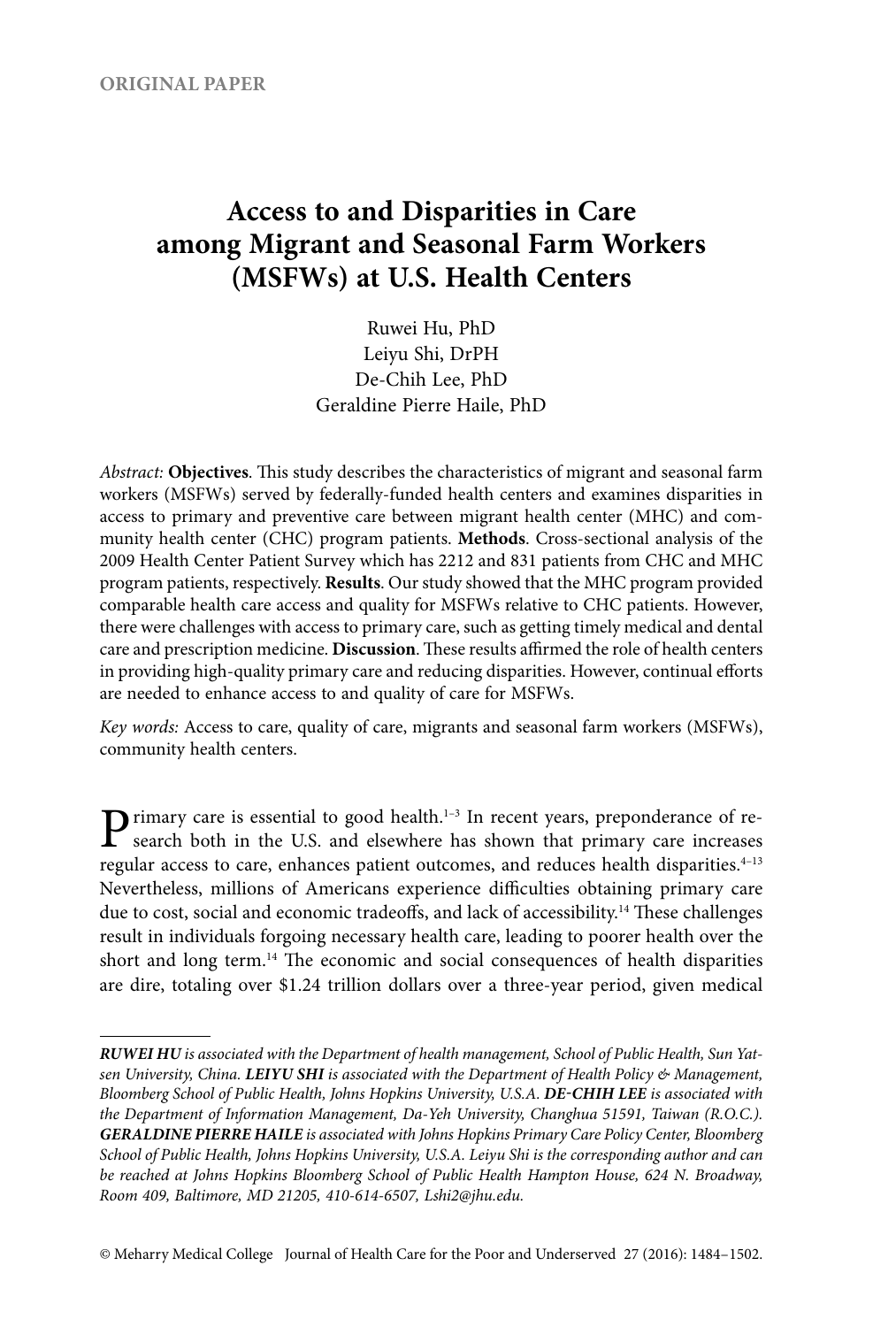costs, years of healthy life lost, premature death, reduced ability to work, and societal burden.15

The mission of the Bureau of Primary Health Care (BPHC), a department within the Health Resources and Services Administration (HRSA), is to provide quality primary care to all those in need regardless of racial or ethnic origin, insurance status, or socio-demographic characteristics.<sup>16</sup> For nearly 50 years, HRSA-supported health centers have provided comprehensive, culturally competent, high-quality care to underserved and vulnerable communities.<sup>17-33</sup> In 2013, health centers served over 21.7 million patients across more than  $9,000$  delivery sites.<sup>34</sup> Despite these successes, access to primary care remains problematic for vulnerable populations, particularly migrants and seasonal farm workers (MSFWs) who are likely uninsured and may not speak any English. Migrant and seasonal farm workers are one of the most vulnerable subpopulations served by health centers.35 In light of this, HRSA's Migrant Health Center (MHC) program provides support to health centers to deliver the highest quality care to MSFWs and their families, with a particular focus on the occupational health and safety needs of this group.<sup>35</sup>

Estimates of the number of MSFWs living in the U.S. are difficult to obtain, due to factors such as a highly mobile lifestyle, limited English proficiency, varying levels of citizenship status, cultural barriers, and challenges classifying workers.36 Estimates of the number of MSFWs in the country range from one million to five million. $36-38$  Previous research has found that the majority of farmworkers are foreign- born (72%) and male (78%).<sup>36</sup> The average level of completed education among MSFWs is 8th grade.<sup>36</sup> The 2007– 2009 National Agricultural Workers Survey (NAWS) results noted that as many as 48% of farmworkers lacked legal authorization to work in the U.S., and only 33% were citizens.39 These characteristics further highlight the challenges faced by this subpopulation in accessing adequate primary care.

In 2013, HRSA-supported health centers served over 861,000 MSFWs.<sup>40</sup> However, little information is available regarding the personal and access- to-care characteristics of MSFWs who seek care through the MHC program. This is the first study that uses the latest national survey of health center patients, which includes a representative subsample of MSFWs, to provide a full profile of MSFWs and examine potential disparities in access to primary care and preventive care. Thus, the objectives of this study were to describe the characteristics of MSFWs served by federally- funded health centers and examine potential disparities in access to primary care and preventive care between MSFW patients relative to other patients served by health centers. Results of the study will help achieve a better understanding of this sub- population and the care they receive from health centers. To the extent significant disparities in care are observed, policymakers will have a better idea of where to target effective interventions to address them.

### **Methods**

**Data**. Data for this study were from the 2009 Health Center Patient Survey, a nationally representative survey sponsored by HRSA. A three- stage sampling strategy was used in the survey. First, health center grantees were stratified by funding stream, health center size, U.S. Census region, urban/rural location, and number of service sites per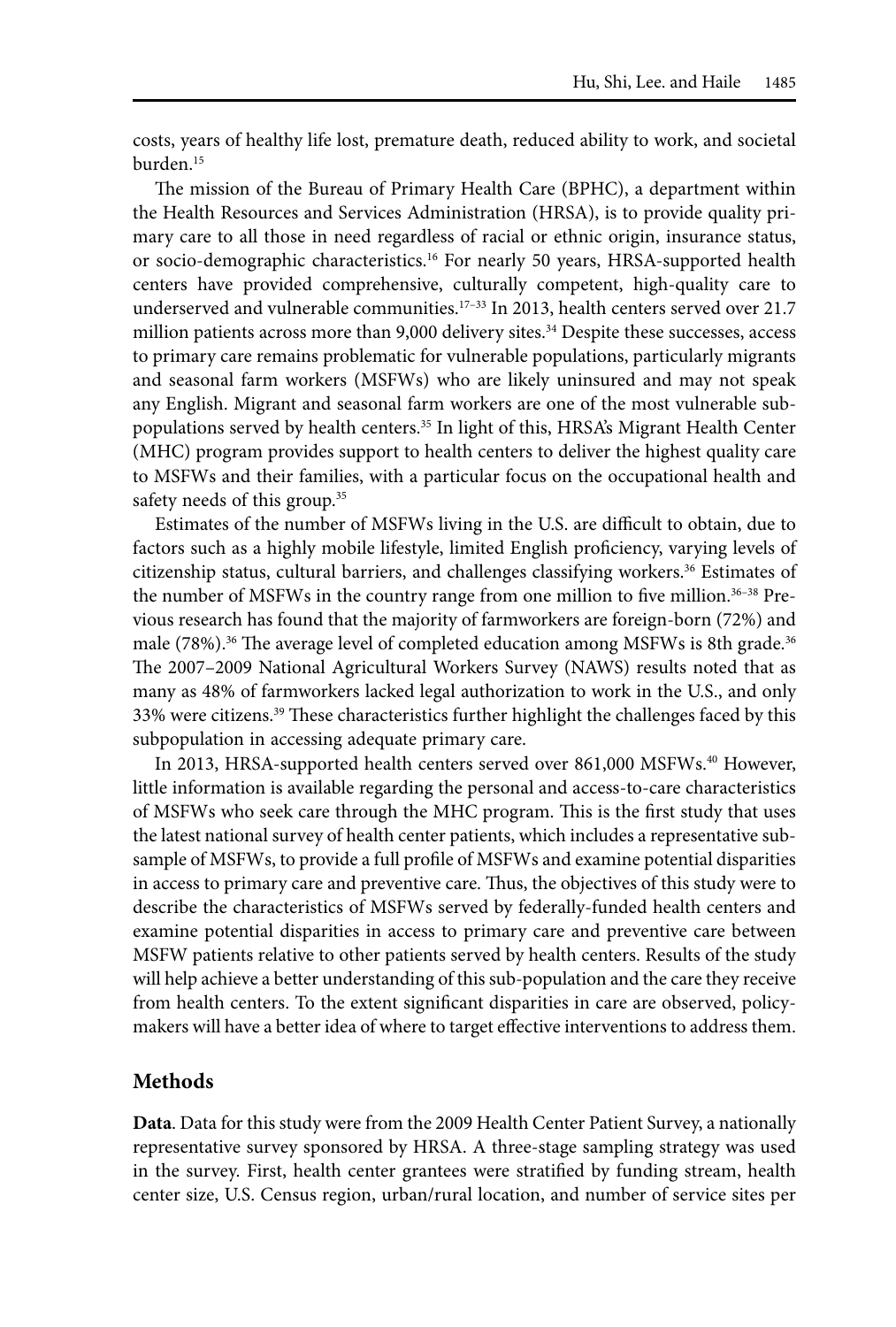health center. Within each stratum, eligible health centers were randomly selected. Next, eligible health center sites were randomly selected within each health center. Finally, eligible patients who had at least one medical visit to an eligible health center site in the past 12 months were randomly selected. Interviews were conducted between September and December 2009 in English and Spanish. The analytic data sample had 2,212 and 831 patients from CHC and MHC program patients, respectively.

**Measures**. In addition to program of funding information (CHC versus MHC), measures of demographic characteristics, socioeconomic status, health status, and access to primary care and preventive services were used in analysis. Specifically, demographic characteristics included age (coded as 0–18, 19–59, and 60 years or older), gender (male and female), and race/ethnicity (non-Hispanic White, non-Hispanic Black, Hispanic, and Other). Socioeconomic status measures included poverty status (at or below the federal poverty line) and language(s) spoken (whether English was spoken at home). Health status measures included self- perceived health status (excellent, very good, fair, or poor), health compared with last year (better, worse, or about the same), and chronic illness (whether respondent had hypertension, asthma, or diabetes).

Access to primary care measures included health insurance (private, Medicare, Medicaid, or uninsured), usual source of care (had vs. did not have), unable to get needed medical care (yes or no), delayed in getting needed medical care (yes or no), unable to get needed prescription medicine (yes or no), delayed in getting needed prescription medicine (yes or no), unable to get needed dental care (yes or no), delayed in getting needed dental care (yes or no), and rating for overall quality of care (excellent, very good, good, fair, or poor). Use of preventive services measures included last general physical exam (less than 1 year, 1–2 years, 2 or more years, never), ever had a Pap smear (yes or no), had a mammogram (yes or no), had colonoscopy/sigmoidoscopy (yes or no), and had a blood stool test (yes or no).

**Analysis**. The analyses examined the following two domains: 1. the characteristics of MHC program patients, compared with CHC program patients, in terms of measures of demographic characteristics, socioeconomic status, health status, and access to primary and preventive care using chi- squared tests for categorical variables and T-tests for continuous variables; and 2. disparities in access to primary and preventive care between MHC and CHC program patients, respectively, based on race/ethnicity, insurance status, and poverty-level status using chi-squared tests for categorical variables and ANOVA for continuous variables. Due to the multi- stage, disproportional random sampling design, all statistical analyses accounted for the design effect and the sampling weights. Analyses were performed using SAS 9.3 version (SAS Institute, Inc. 2011. Base SAS@9.3 Procedures Guide. Cary, NC: SAS Institute Inc.).

#### **Results**

**Profile of Migrant Health Center (MHC) program patients compared with Community Health Center (CHC) program patients.** Table 1 shows patients' demographic, socioeconomic, health, and access to primary and preventive care characteristics among MHC and CHC programs. Most MHC patients were between 19–59 years old (69.07%), female (61.85%), and members of racial/ ethnic minorities (96.15%). Compared with CHCs, MHCs reported a higher proportion of younger patients aged 0– 18 (26.47% vs.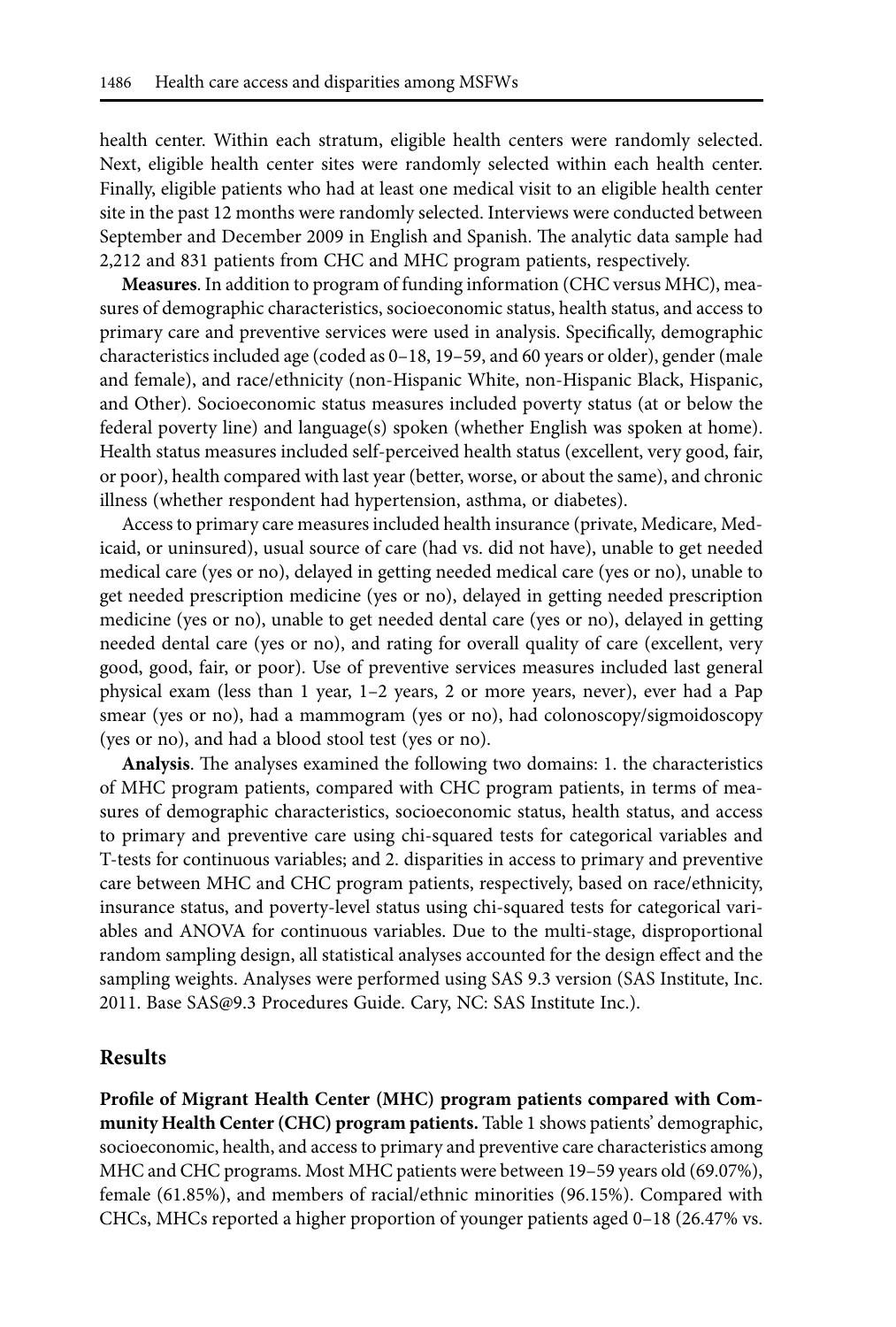|                                                                              |             | CHC              |               |                | <b>MHC</b>       |                        |
|------------------------------------------------------------------------------|-------------|------------------|---------------|----------------|------------------|------------------------|
|                                                                              |             |                  |               |                |                  |                        |
|                                                                              | Freq<br>(%) | Weighted<br>Freq | (%, SE)       | Freq<br>$(\%)$ | Weighted<br>Freq | (%, SE)                |
| Demographics                                                                 |             |                  |               |                |                  |                        |
| Age***                                                                       |             |                  |               |                |                  |                        |
|                                                                              | 305(13.79)  | 2,777,887        | (18.63, 1.64) | 220(26.47)     | 277,756          | (37.97, 2.7)           |
|                                                                              | 1571(71.02) | 10,744,516       | (72.05, 1.74) | 574(69.07)     | 423,429          | (57.88, 2.7)           |
| $\begin{array}{c} 0 \text{ to } 18 \\ 19 \text{ to } 59 \\ 60 + \end{array}$ | 336(15.19)  | 1,390,980        | (9.33, 0.85)  | 37(4.45)       | 30,415           | (4.16, 0.96)           |
| Gender**                                                                     |             |                  |               |                |                  |                        |
|                                                                              | 667(30.15)  | 5,934,534        | (39.79, 1.95) | 317(38.15)     | 334,615          | (45.74, 2.7)           |
| Male<br>Female                                                               | 1545(69.85) | 8,978,849        | (60.21, 1.95) | 514(61.85)     | 396,986          | (54.26, 2.7)           |
| Race/Ethnicity**                                                             |             |                  |               |                |                  |                        |
|                                                                              | 838(37.88)  | 6,561,896        | (44, 1.9)     | 32(3.85)       | 37,082           | (5.07, 1.17)           |
| NH-White<br>NH-Black                                                         | 484(21.88)  | 3,197,239        | (21.44, 1.68) | 9(1.08)        | 15,560           | (2.13, 0.99)           |
| Hispanic<br>Other                                                            | 818(36.98)  | 4,399,791        | (29.5, 1.69)  | 779(93.74)     | 659,253          | (90.11, 1.8)           |
|                                                                              | 72(3.25)    | 754,457          | (5.06, 0.99)  | 11(1.32)       | 19,706           | (2.69, 1.19)           |
| Socioeconomic                                                                |             |                  |               |                |                  |                        |
|                                                                              |             |                  |               |                |                  |                        |
| Poverty***<br>Do not Know/Refusal                                            | 401(18.61)  | 2,384,489        | (16.51, 1.43) | 209(26.36)     | 159,267          | (23.35, 2.2)           |
| $\mathsf{R}^{\circ}$                                                         | 830(38.52)  | 5,913,319        | (40.93, 1.94) | 173(21.82)     | 176,723          | (25.91, 2.5)           |
| Yes                                                                          | 924(42.88)  | 6,148,248        | (42.56, 1.92) | 411(51.83)     | 346,023          | (50.74,2.7)            |
|                                                                              |             |                  |               |                |                  | (Continued on p. 1488) |

**PATIENTS' DEMOGRAPHIC, SOCIOECONOMIC, HEALTH, AND ACCESS TO PRIMARY AND** 

**Table 1.**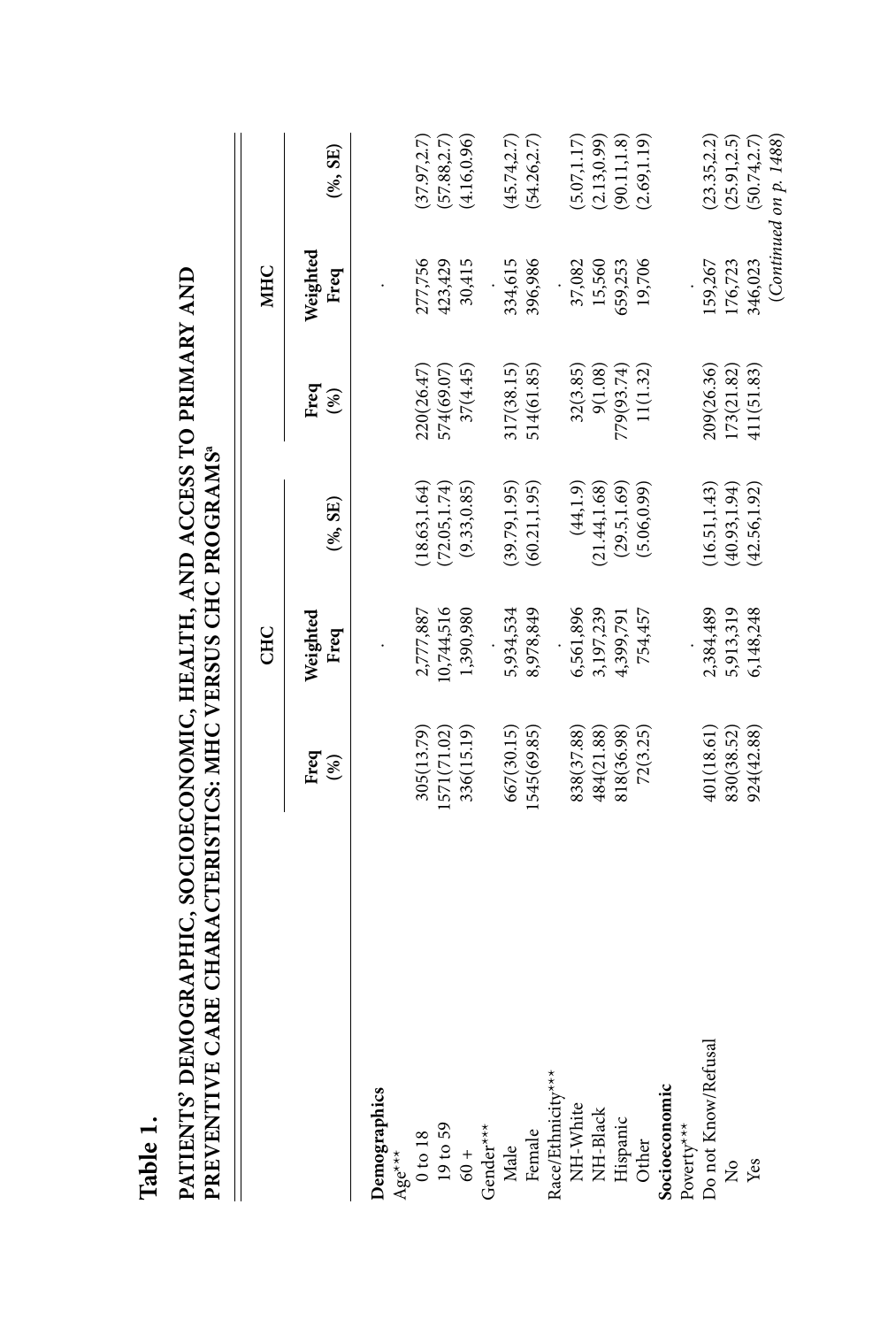|                                   |                | CHC              |               |                | <b>MHC</b>       |                           |
|-----------------------------------|----------------|------------------|---------------|----------------|------------------|---------------------------|
|                                   | Freq<br>$(\%)$ | Weighted<br>Freq | (%, SE)       | Freq<br>$(\%)$ | Weighted<br>Freq | $(\% , \mathrm{SE})$      |
|                                   | 1262(57.05)    | 8,741,405        | 58.61, 1.87   | 146(17.57)     | 165873           | (22.67, 2.3)              |
| yes<br>No                         | 950(42.95)     | 6,171,978        | (41.39, 1.87) | 685(82.43)     | 565728           | (77.33, 2.3)              |
| Health Status***<br>Excellent     |                |                  |               |                |                  |                           |
|                                   | 228(10.32)     | 1,849,116        | (12.4, 1.39)  | 106(12.77)     | 116,735          | (15.96, 2.1)              |
|                                   | 395(17.87)     | 3,440,135        | (23.08, 1.77) | 93(11.2)       | 109,002          | (14.9, 2.11)              |
| Very good<br>Good<br>Fair<br>Poor | 738(33.39)     | 4,887,767        | (32.79, 1.76) | 308(37.11)     | 283,486          | (38.76, 2.6)              |
|                                   | 633(28.64)     | 3,571,660        | (23.96, 1.54) | 278(33.49)     | 194,945          | (26.65, 2.1)              |
|                                   | 216(9.77)      | 1,159,656        | (7.78, 0.92)  | 45(5.42)       | 27,225           | (3.72, 0.79)              |
| Health Compared to last year**    |                |                  |               |                |                  |                           |
| Better<br>Worse                   | 644(29.21)     | 4,287,308        | (28.82, 1.74) | 270(32.65)     | 259,913          | (35.68, 2.6)              |
|                                   | 312(14.15)     | 1,903,268        | (12.79, 1.22) | 84(10.16)      | 74,432           | (10.22, 1.5)              |
| About the same                    | 1249(56.64     | 8,687,812        | 58.39, 1.89   | 473(57.19)     | 394,080          | (54.1, 2.71)              |
|                                   |                |                  |               |                |                  |                           |
| Had Hypertension***<br>Yes<br>No  | 938(43.89)     | 5,053,826        | (35.21, 1.8)  | 193(24.71)     | 135,042          | (20.2, 2.03)              |
|                                   | 1199(56.11)    | 9,297,996        | (64.79, 1.8)  | 588(75.29)     | 533,463          | (79.8, 2.03)              |
| Had Asthma***                     |                |                  |               |                |                  |                           |
| yes<br>No                         | 497(22.49)     | 3,096,393        | (20.77, 1.55) | 69(8.32)       | 80,422           | (11, 1.85)                |
|                                   | 1713(77.51)    | 11,814,054       | (79.23, 1.55) | 760(91.68)     | 650,807          | (89, 1.85)                |
| Had Diabetes***                   |                |                  |               |                |                  |                           |
| Yes                               | 459(20.78)     | 2,192,517        | (14.73, 1.17) | 123(14.84)     | 71,950           | (9.85, 1.33)              |
| $\frac{1}{2}$                     | 1708(77.32)    | 12,462,435       | (83.71, 1.23) | 700(84.44)     | 654,323          | (89.55, 1.3)              |
| Border line                       | 42(1.9)        | 231,916          | (1.56, 0.43)  | 6(0.72)        | 4,389            | (0.6, 0.33)               |
|                                   |                |                  |               |                |                  | (Continued on $p$ . 1489) |

Table 1. (continued) **Table 1. (***continued***)**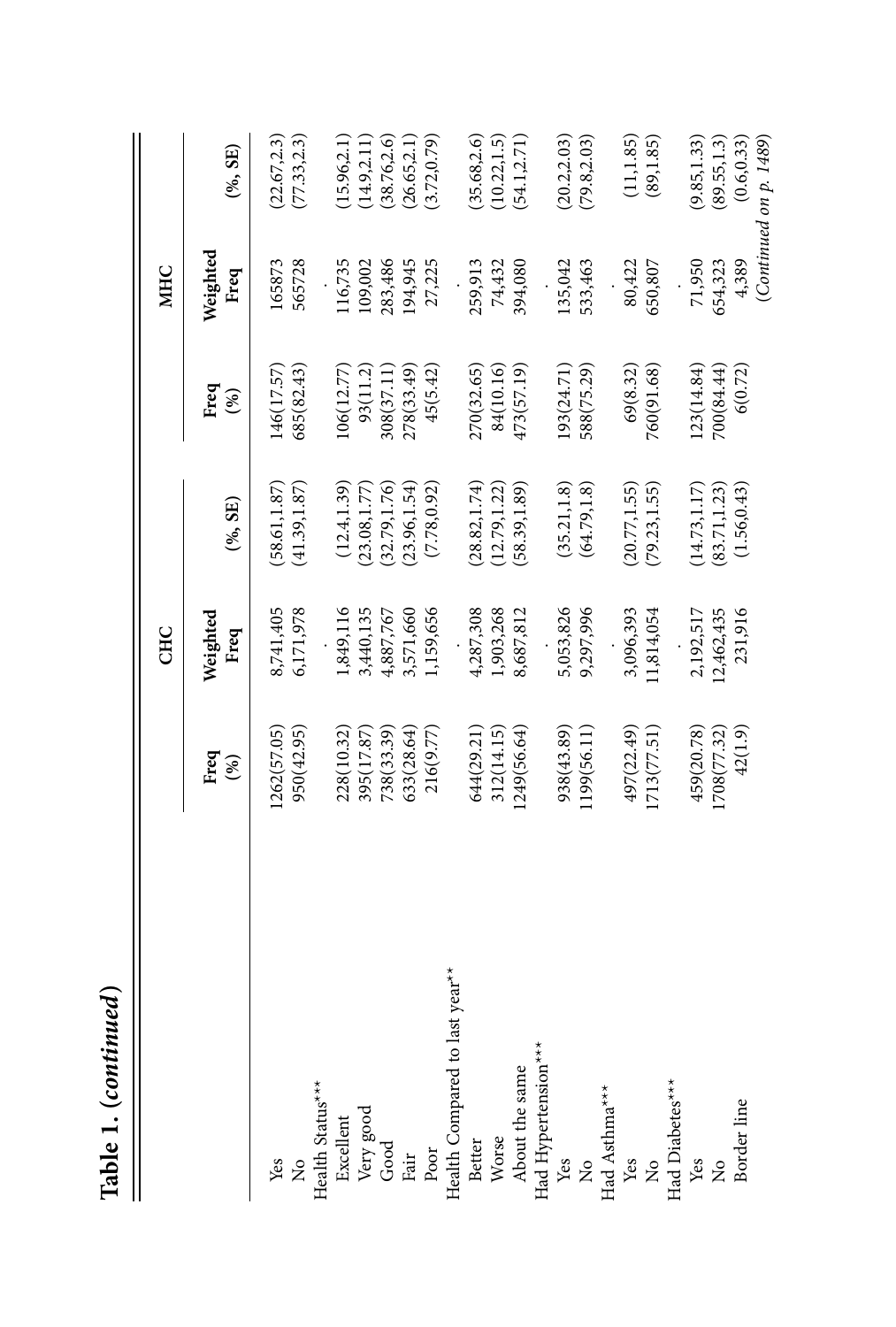|                                                     |             | CHC              |               |                | <b>MHC</b>       |                        |
|-----------------------------------------------------|-------------|------------------|---------------|----------------|------------------|------------------------|
|                                                     | Freq<br>(%) | Weighted<br>Freq | $(*, SE)$     | Freq<br>$(\%)$ | Weighted<br>Freq | $(*, SE)$              |
| Health Insurance***                                 |             |                  |               |                |                  |                        |
| Private                                             | 251(11.35)  | 1,544,155        | 10.35, 0.99   | 45(5.42)       | 46,816           | (6.4, 1.37)            |
| Medicare                                            | 319(14.42)  | 1,532,802        | (10.28, 0.94) | 26(3.13)       | 16,622           | (2.27, 0.66)           |
| Medicaid                                            | 539(24.37)  | 3,993,970        | (26.78, 1.76) | 242(29.12)     | 226,942          | 31.02,2.4              |
| Uninsured                                           | 1103(49.86) | 7,842,456        | 52.59,1.91)   | 518(62.33)     | 441,221          | (60.31, 2.6)           |
| Had a USC <sup>**</sup>                             |             |                  |               |                |                  |                        |
| Yes/More than one place                             | 869(84.57)  | 12,180,823       | (81.74, 1.58) | 666(80.14)     | 610,738          | (83.48, 1.8)           |
| There is no place                                   | 341(15.43)  | 2,721,105        | (18.26, 1.58) | 165(19.86)     | 120,863          | (16.52, 1.8)           |
| Unable to Get Medical Care                          | 0.1925      |                  |               |                |                  |                        |
| Yes                                                 | 219(19.95)  | 1,327,998        | (19.49, 2.22) | 48(24.24)      | 43,309           | (26.11, 4.5)           |
| $\frac{1}{2}$                                       | 879(80.05)  | 5,484,758        | 80.51,2.22)   | 50(75.76)      | 122,567          | (73.89, 4.5)           |
| Delayed in Getting Medical Care                     | 0.0673      |                  |               |                |                  |                        |
| Yes                                                 | 253(23)     | 1,349,703        | (19.8, 1.92)  | 52(26.4)       | 49,008           | (29.56, 4.8)           |
| $\frac{1}{2}$                                       | 847(77)     | 5,466,414        | (80.2, 1.92)  | 145(73.6)      | 116,794          | (70.44, 4.8)           |
| Unable to Get Needed Prescription Medicine**        |             |                  |               |                |                  |                        |
| Yes                                                 | 295(17.24)  | 1,801,816        | (16.47, 1.6)  | 50(10.96)      | 63,845           | (16.37, 2.8)           |
| $\frac{1}{2}$                                       | 1416(82.76) | 9,139,428        | (83.53, 1.6)  | 406(89.04)     | 326,133          | (83.63, 2.8)           |
| Delayed to Get Prescription Medicine <sup>***</sup> | 0.2975      |                  |               |                |                  |                        |
| Yes                                                 | 395(23.07)  | 2,652,544        | (24.2, 1.97)  | 68(14.81)      | 80,319           | (20.41, 3.0)           |
| ž                                                   | 1317(76.93) | 8,310,407        | (75.8, 1.97)  | 391(85.19)     | 313,171          | (79.59, 3.0)           |
|                                                     |             |                  |               |                |                  | (Continued on p. 1490) |

Table 1. (continued) **Table 1. (***continued***)**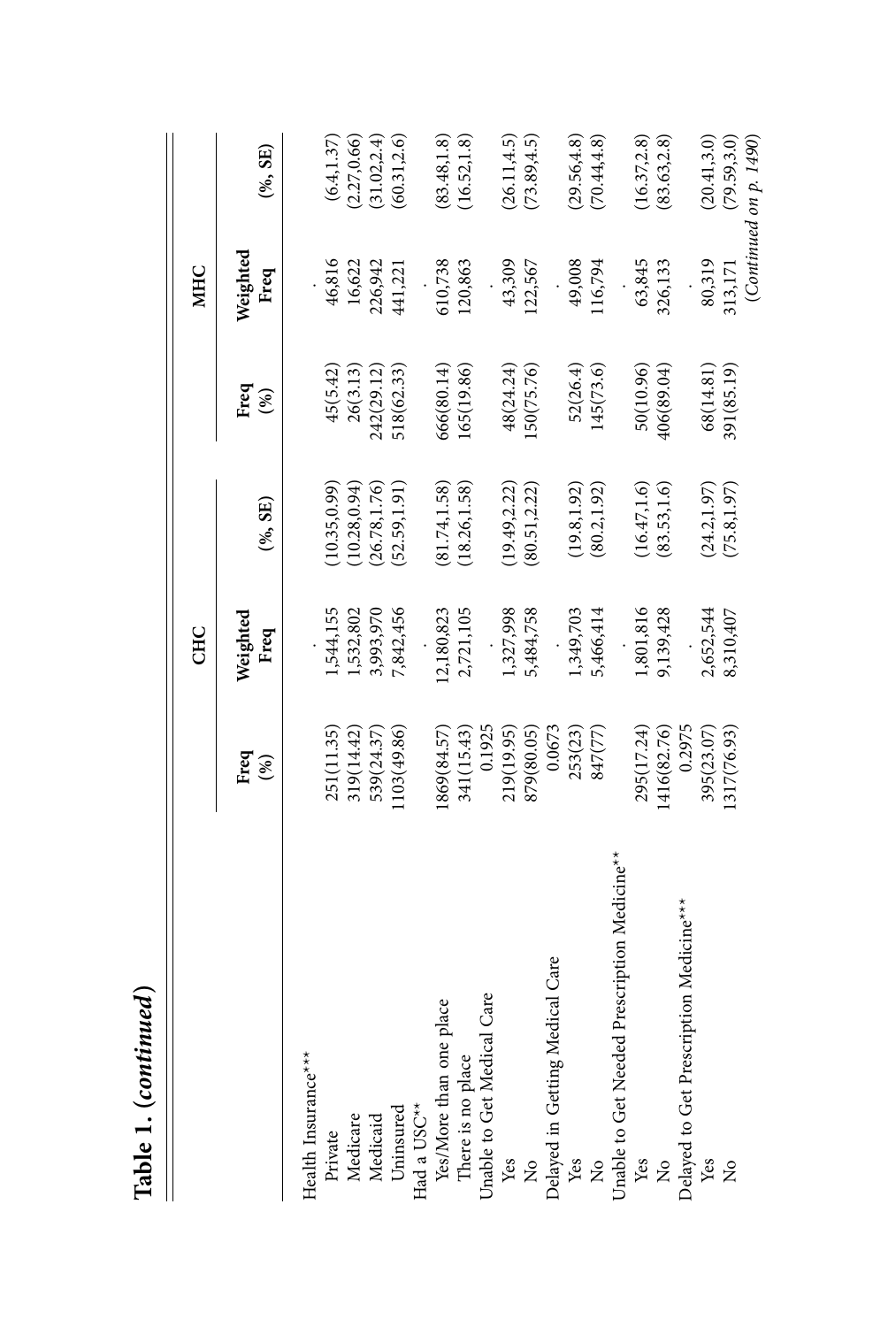| Table 1. (continued)             |             |                  |               |             |                  |                        |
|----------------------------------|-------------|------------------|---------------|-------------|------------------|------------------------|
|                                  |             | CHC              |               |             | <b>MHC</b>       |                        |
|                                  | Freq<br>(%) | Weighted<br>Freq | $(*6, SE)$    | Freq<br>(%) | Weighted<br>Freq | $(*, SE)$              |
| Yes                              | 398(40.86)  | 2,430,513        | (39.68, 2.91) | 87(28.43)   | 74,695           | (26.87, 3.6)           |
| $\frac{1}{2}$                    | 576(59.14)  | 3,694,265        | (60.32, 2.91) | 219(71.57)  | 203,243          | (73.13, 3.6)           |
| Delayed in Getting Dental Care** |             |                  |               |             |                  |                        |
| Yes                              | 393(40.27   | 2,322,474        | (38.12, 2.89) | 99(32.46)   | 90,002           | (32.49, 4.1)           |
| $\frac{1}{2}$                    | 583(59.73   | 3,770,430        | (61.88, 2.89) | 206(67.54)  | 186,989          | (67.51, 4.1)           |
| Rate Overall Quality**           |             |                  |               |             |                  |                        |
| EXCELLENT                        | 1247(56.4)  | 7,961,790        | (53.4, 1.94)  | 418(50.3)   | 366,501          | (50.1, 2.68)           |
| VERY GOOD                        | 658(29.76)  | 4,604,769        | (30.88, 1.77) | 231(27.8)   | 206,084          | (28.17, 2.4)           |
| GOOD                             | 259(11.71)  | 2,052,497        | (13.77, 1.57) | 144(17.33)  | 122,480          | (16.74, 1.9)           |
| <b>FAIR</b>                      | 42(1.9)     | 218,180          | (1.46, 0.43)  | 36(4.33)    | 33,958           | (4.64, 1.17)           |
| <b>POOR</b>                      | 5(0.23)     | 72,986           | (0.49, 0.37)  | 2(0.24)     | 2,578            | (0.35, 0.25)           |
| Preventive Care                  |             |                  |               |             |                  |                        |
| Last General Physical Exam***    |             |                  |               |             |                  |                        |
| Missing/Skip/Refusal             | 331(14.96)  | 2,769,473        | (18.57, 1.57) | 227(27.32)  | 274,508          | (37.52, 2.7)           |
| Never                            | 69(3.12)    | 517,095          | (3.47, 0.72)  | 96(11.55)   | 61,079           | (8.35, 1.2)            |
|                                  | 1228(55.52) | 7,726,970        | (51.81, 1.92) | 358(43.08)  | 240,710          | (32.9, 2.39)           |
| less than 1 yr<br>1-2 yr;        | 300(13.56)  | 1,909,785        | 12.81, 1.19   | 64(7.7)     | 75,070           | (10.26, 1.8)           |
| $2 + yr$                         | 284(12.84)  | 1,990,061        | (13.34, 1.3)  | 86(10.35)   | 80,234           | (10.97, 1.6)           |
| Ever Had a Pap Smear             |             |                  |               |             |                  |                        |
| Yes                              | 1331(95.62) | 7,444,329        | (95.29, 1.05) | 394(96.1)   | 273,556          | (97.47, 0.8)           |
| ž                                | 61(4.38)    | 367,869          | (4.71, 1.05)  | 16(3.9)     | 7,112            | (2.53, 0.84)           |
|                                  |             |                  |               |             |                  | (Continued on p. 1491) |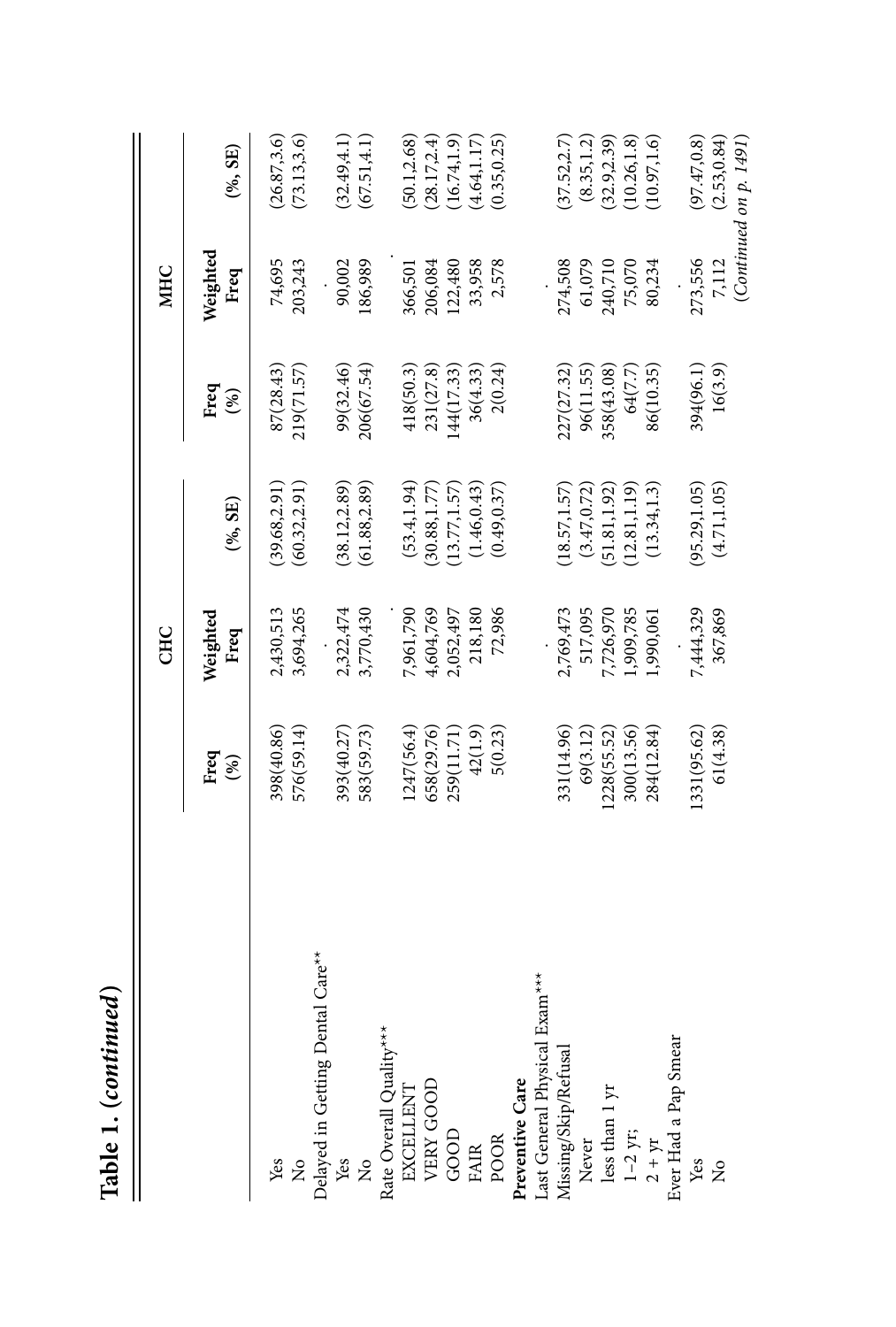| 1411 |
|------|
| こうかん |
| ÷    |

 $\parallel$ 

|                                                                                                            |             | CHC              |               |             | <b>MHC</b>       |              |
|------------------------------------------------------------------------------------------------------------|-------------|------------------|---------------|-------------|------------------|--------------|
|                                                                                                            | Freq<br>(%) | Weighted<br>Freq | (%,SE)        | Freq<br>(%) | Weighted<br>Freq | (%, SE)      |
| Yes                                                                                                        | 818(74.84)  | 3,214,746        | (61.87, 2.86) | 162(56.84)  | 99,399           | (58.92, 4.3) |
| $\frac{1}{2}$                                                                                              | 275(25.16)  | 1,981,344        | (38.13, 2.86) | (23(43.16)) | 69,305           | (41.08, 4.3) |
| Had Colono/Sigmoidoscopy***                                                                                |             |                  |               |             |                  |              |
| Yes                                                                                                        | 393(49.25)  | 1,523,156        | (45.3, 3.2)   | 40(27.97)   | 24,328           | (28.6, 5.77) |
| 2: No                                                                                                      | 405(50.75)  | 1,839,286        | (54.7, 3.2)   | 03(72.03)   | 60,740           | 71.4, 5.77   |
| Had a Blood Stool Test***                                                                                  |             |                  |               |             |                  |              |
| Yes                                                                                                        | 423(33.89)  | 1,914,625        | (31.64, 2.43) | 64(21.33)   | 36,822           | 19.57, 3.4   |
| $\overline{\mathsf{z}}$                                                                                    | 825(66.11)  | 1,136,851        | (68.36, 2.43) | 236(78.67)  | .51,357          | (80.43, 3.4) |
| $* = p < 01$<br>* $=p<.05$                                                                                 |             |                  |               |             |                  |              |
| ***= $p < 001$                                                                                             |             |                  |               |             |                  |              |
| <sup>a</sup> Weighted results are provided to reflect national estimates.<br>$MHC = Migrant Health Center$ |             |                  |               |             |                  |              |

MHC = Migrant Health Center<br>CHC = Community Health Center MHC = Migrant Health Center

CHC = Community Health Center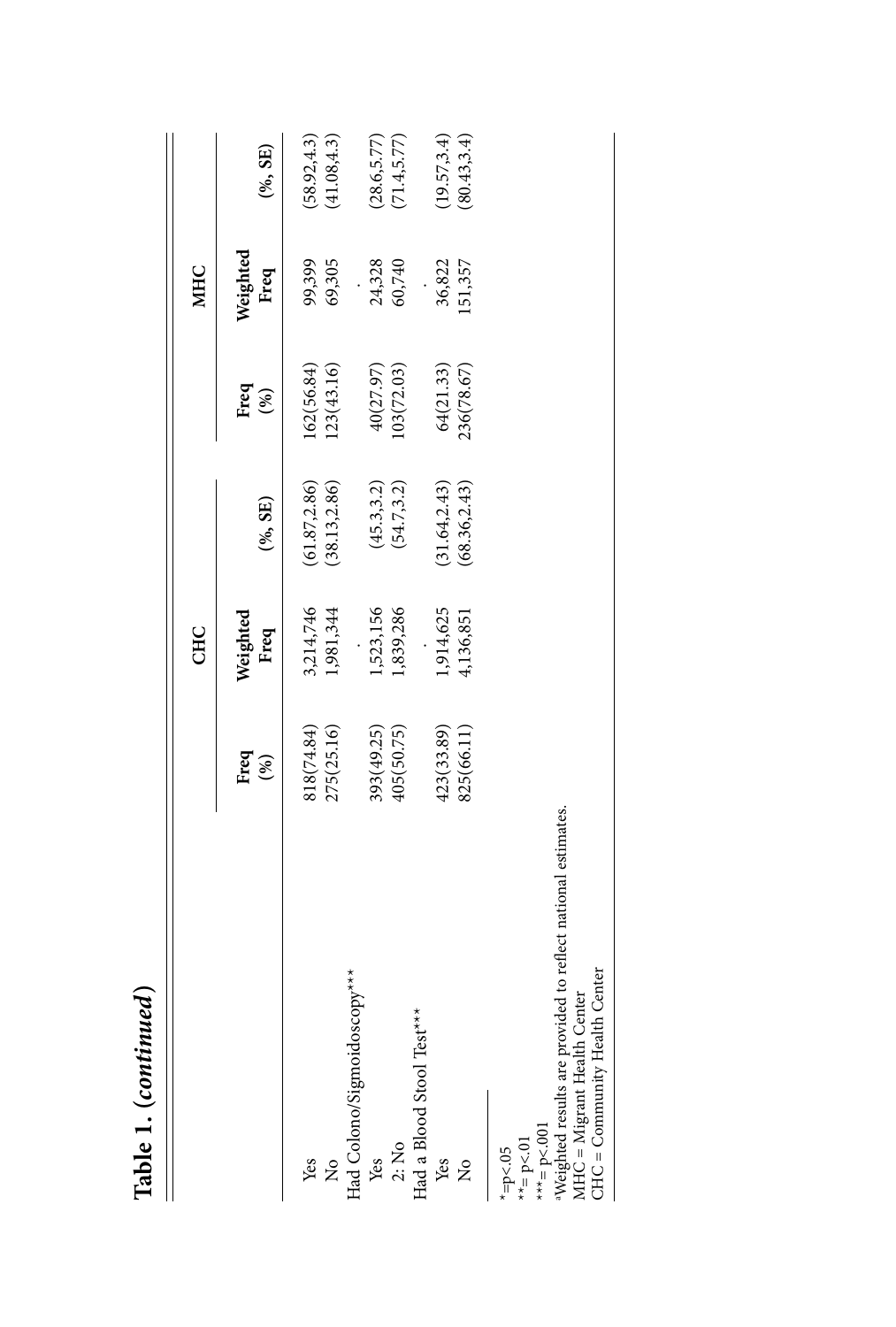13.79%), but a lower proportion of older patients aged 60 or older (4.45% vs. 15.19%, p<.001). There was a higher proportion of male patients in MHCs than CHCs (38.15% vs. 30.15%, p<.001). In addition, most MHC patients were of Hispanic origin (93.74%) whereas patients from CHCs were approximately evenly distributed among Whites (37.88%), Hispanics (36.98%), and Blacks (21.88%) (p<.001).

In terms of socioeconomic characteristics, most MHC patients were below the federal poverty line (FPL) (51.83%) and did not speak English (82.43%). Compared with CHC patients, MHC patients had both higher proportions of below- FPL patients (51.83% vs. 42.88%, p<.001) and non- English speakers (82.43% vs. 42.95%, p<.001). In addition, there were more CHC patients who reported poor health compared with MHC patients (9.77% vs. 5.42%, p<.001). Community health center patients reported worsening health at higher rates than MHC patients (14.15% vs. 10.16%, p<.001). Furthermore, greater numbers of CHC patients than MHC patients had hypertension (43.89% vs. 24.71%, p<.001), diabetes (20.78% vs. 14.84%, p<.001), and asthma (22.49% vs. 8.32%, p<.001).

When considering access to care, most MHC patients were uninsured (62.33%) but identified a usual source of care (USC) (80.14%). About 24% were unable to get medical care and 26.4% had delays in getting medical care. Over 10% of MHC patients were unable to get needed prescription medicine, while 14.81% were delayed in getting needed prescription medicine. Moreover, 28.43% were unable to get needed dental care and 32.46% were delayed in getting needed dental care.

While most MHC patients rated overall quality as excellent (50.3%) or very good (27.8%), CHC patients rated quality of care more positively than MHC patients (56.4% vs. 50.3% rated as excellent; 29.76% vs. 27.8% rated as very good; p<.001). Compared with CHC patients, MHC patients were more likely to be uninsured (62.33% vs. 49.86%, p<.001) and less likely to have a USC (80.14% vs. 84.57%, p<.01). However, CHC patients were more likely to report being unable to get needed prescription medicine  $(17.24\% \text{ vs. } 10.96\%, \text{ p} < 0.01)$ , delayed in getting needed prescription medicine  $(23.07\%$ vs. 14.81%, p<001), unable to get needed dental care (40.86% vs. 28.43%, p<.001), and delayed in getting needed dental care  $(40.27\% \text{ vs. } 32.46\%, \text{ p} < 001)$  than MHC patients.

Regarding preventive care, most MHC patients received a general physical exam within the past two years (50.78%). Compared with CHC patients, MHC patients were less likely to have received a general physical exam within the past two years (50.78% vs. 69.08, p<.01), mammogram (56.84% vs. 74.84%, p<.01), colonoscopy/ sigmoidoscopy (27.97% vs. 49.25%, p<.001), or blood stool test (21.33% vs. 33.89%, p<.01). Additional descriptive information about MHC and CHC patients can be found in Table 1.

**Disparities between MHC and CHC program patients**. Table 2 compares access to care and preventive care measures across races/ ethnicities, stratified by health center funding types (CHC and MHC). No significant disparities were found between CHC and MHC patients. Among CHC patients, potential racial/ethnic differences were noted in having a USC, being unable to get needed prescription medicine, delayed in getting needed prescription medicine, unable to get needed dental care, having a general physical exam, having a Pap smear, having a mammogram, and having a colonoscopy/ sigmoidoscopy. However, the differences found were in favor of racial/ ethnic minorities. Non- Hispanic Whites were more likely to have a USC than patients of other race/ ethnicity (87.46% vs. 81.57%– 83.42%, p<.05). Non- Hispanic Whites were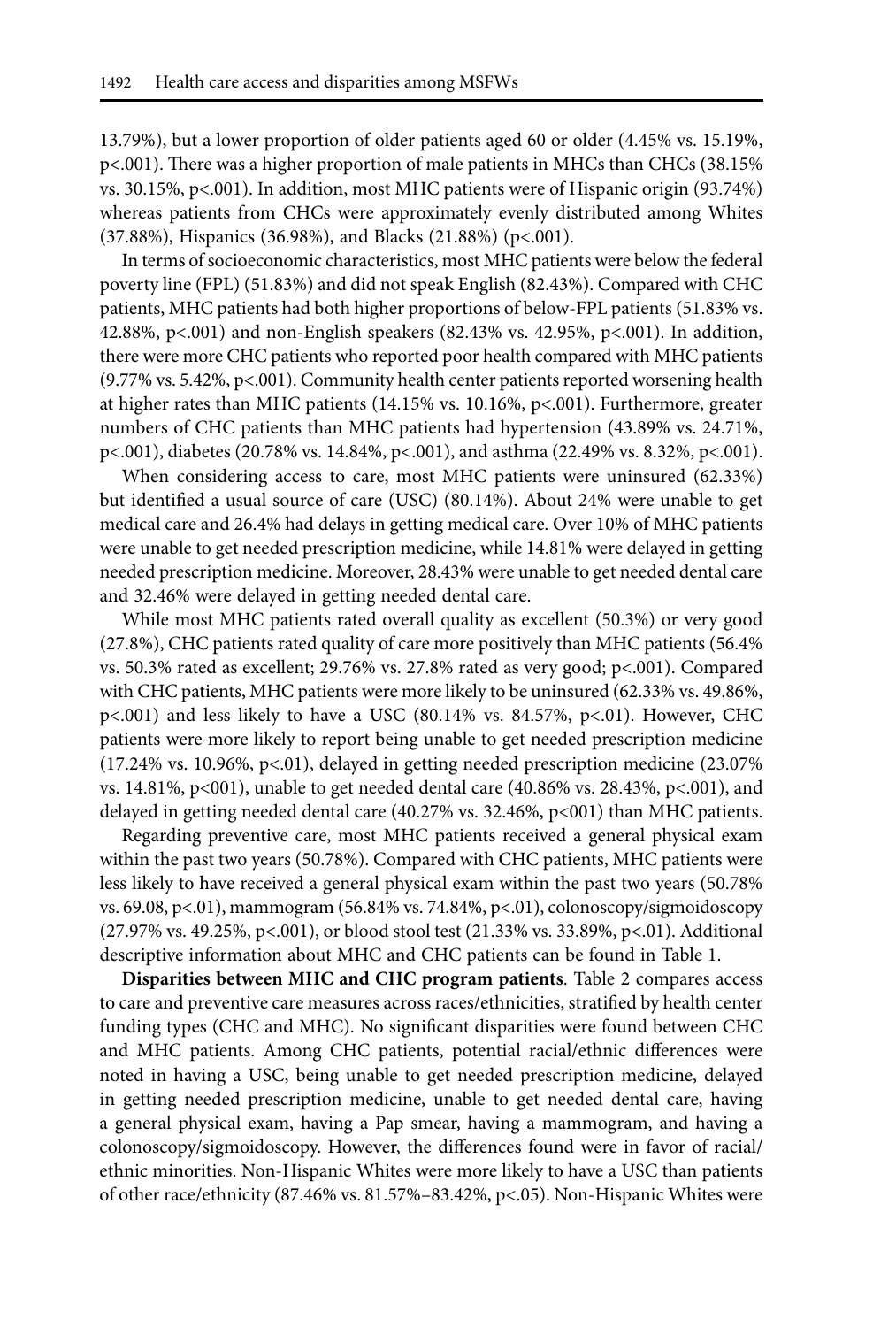| PATIENTS <sup>ª</sup>                  |                                                                      |                                                 |                                                 |                                              |                                                 |                                                 |                                                 |                                                     |
|----------------------------------------|----------------------------------------------------------------------|-------------------------------------------------|-------------------------------------------------|----------------------------------------------|-------------------------------------------------|-------------------------------------------------|-------------------------------------------------|-----------------------------------------------------|
|                                        |                                                                      | <b>CHC</b>                                      |                                                 |                                              |                                                 |                                                 | <b>MHC</b>                                      |                                                     |
|                                        | S. Freq $\binom{96}{6}$ W. Freq $\binom{96}{6}$<br>NH-White<br>W. SE | W. Freq (%)<br>S. Freq (%)<br>NH-Black<br>W. SE | W. Freq (%)<br>S. Freq (%)<br>Hispanic<br>W. SE | W. Freq (%)<br>S. Freq (%)<br>Other<br>W. SE | W. Freq (%)<br>NH-White<br>S. Freq (%)<br>W. SE | W. Freq (%)<br>S. Freq (%)<br>NH-Black<br>W. SE | W. Freq (%)<br>S. Freq (%)<br>Hispanic<br>W. SE | W. Freq (%)<br>S. Freq (%)<br><b>Other</b><br>W. SE |
| 1:Yes/More than one place<br>Had a USC | 732(87.46)<br>2.43<br>5459353(83.28)                                 | 3.74<br>394(81.57)<br>2495808(78.19)            | 2.66<br>684(83.62)<br>3581852(81.41)            | 59(81.94)<br>5.62<br>643808(85.33)           | 28(87.5)<br>3.52<br>34965(94.29)                | 5(55.56)<br>16.3<br>12014(77.22)                | 626(80.36)<br>552804(83.85)<br>23.32            | 7(63.64)<br>10953 (55.58)                           |
| 2: There is no place                   | 105(12.54)<br>2.43<br>96386(16.72)<br>109                            | 3.74<br>89(18.43)<br>696130(21.81)              | 2.66<br>817938(18.59)<br>134(16.38)             | 5.62<br>13(18.06)<br>10648(14.67)            | 3.52<br>4(12.5)<br>2116(5.71                    | 16.3<br>4(44.44)<br>3544(22.78)                 | 153(19.64)<br>106448(16.15)<br>23.32            | 4(36.36)<br>8753 (44.42)                            |
| Rate Overall Quality<br>1:EXCELLENT    | 8016(55.93)<br>483(57.71)<br>366                                     | 1484044(46.42)<br>253(52.27)                    | 2370968(53.89)<br>468(57.21)                    | 438760(58.16)<br>43(59.72)                   | 27549(74.3)<br>22(68.75)                        | 5(55.56)<br>14324(92.06)                        | 316470(48)<br>384(49.29)                        | 7(63.64)<br>8155(41.38)                             |
| 2:VERY GOOD/GOOD                       | 2.84<br>343(40.98)<br>2.84<br>2826721(43.1)                          | 4.48<br>4.52<br>218(45.04)<br>1620885(50.7)     | 3.35<br>3.34<br>(925310(43.76)<br>330(40.34)    | 9.96<br>9.86<br>284347(37.69)<br>26(36.11)   | 9.04<br>9.04<br>10(31.25)<br>9531(25.7)         | 5.95<br>2.53<br>520(3.34)<br>3(33.33)           | 20.83<br>306960(46.56)<br>20.83<br>358(45.96)   | 4(36.36)<br>11551(58.62)                            |
| 3:FAIR/POOR                            | 0.39<br>63995(0.98)<br>11(1.31)                                      | 1.75<br>13(2.69)<br>92308(2.89)                 | 1.13<br>20(2.44)<br>103512(2.35)                | 3.24<br>31349(4.16)<br>3(4.17)               | $\mathcal{O}(0)$<br>0(0)                        | 4.89<br>714(4.59)<br>1(11.11)                   | 35821(5.43)<br>37(4.75)                         | $\widehat{0}$<br>0(0)                               |
| Unable to Get Medical Care<br>1:Yes    | 2.94<br>109(20.8)<br>8595(19.08)<br>S)                               | 5.83<br>32(14.35)<br>192261 (15.11)             | 72(23.08)<br>383384(24.24)<br>4.57              | 6(15.38)<br>8.97<br>53755(18.13)             | 18.3<br>6(54.55)<br>6612(52.85)                 | $\overline{0}$<br>0(0)                          | 42(22.7)<br>36696(24.64)                        | 0(0)<br>(Continued on p. 1494)<br>0(0)              |

RACIAL DISPARITIES IN ACCESS TO CARE AND PREVENTIVE CARE: MHC VS. CHC PROGRAM **RACIAL DISPARITIES IN ACCESS TO CARE AND PREVENTIVE CARE: MHC VS. CHC PROGRAM PATIENTSa DATEDATE** 

**Table 2.**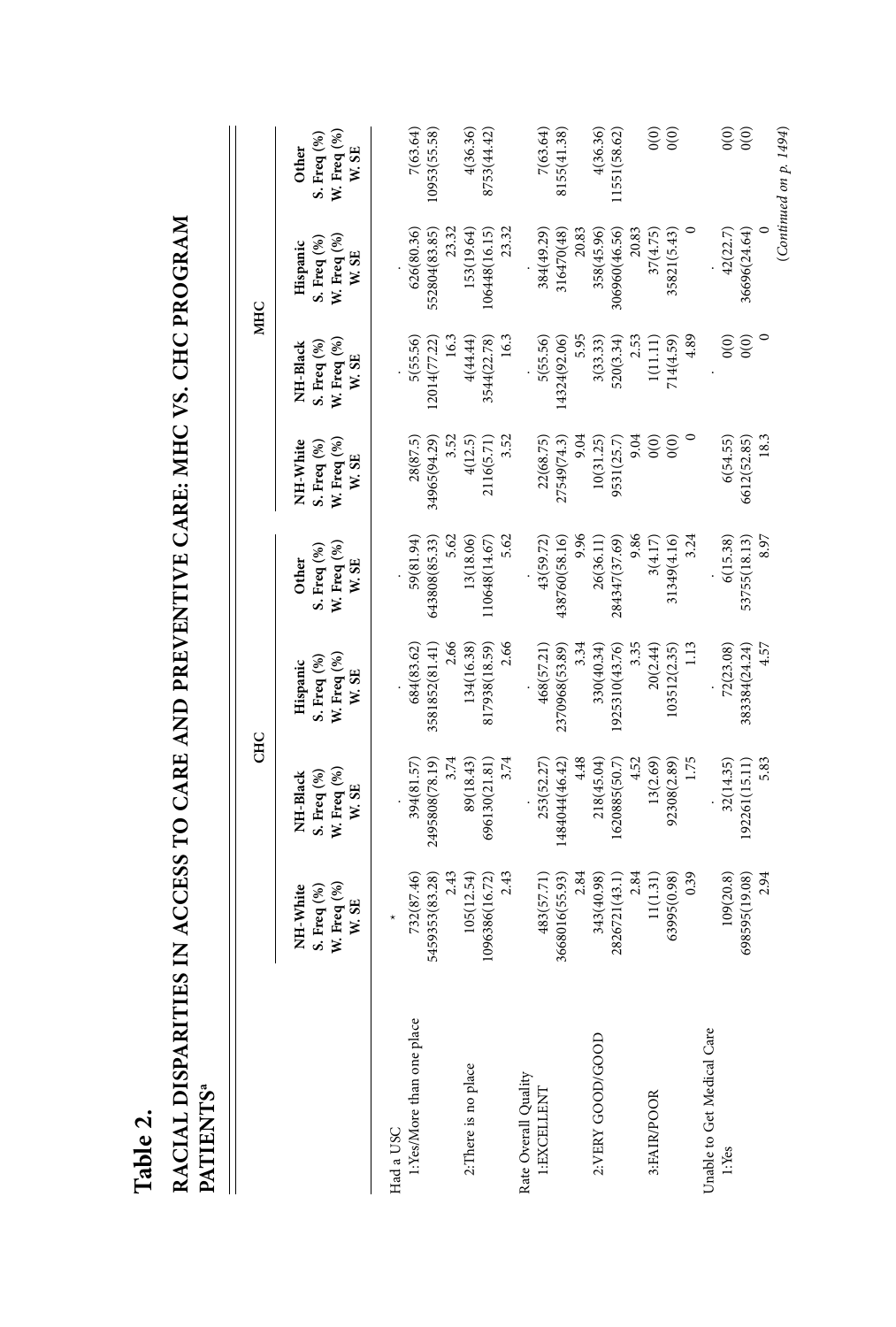|                                             |                                                                                            | <b>CHC</b>                                      |                                                 |                                              |                                                 |                                                 | <b>MHC</b>                                      |                                              |
|---------------------------------------------|--------------------------------------------------------------------------------------------|-------------------------------------------------|-------------------------------------------------|----------------------------------------------|-------------------------------------------------|-------------------------------------------------|-------------------------------------------------|----------------------------------------------|
|                                             | W. Freq (%)<br>NH-White<br>S. Freq (%)<br>W. SE                                            | W. Freq (%)<br>S. Freq (%)<br>NH-Black<br>W. SE | W. Freq (%)<br>S. Freq (%)<br>Hispanic<br>W. SE | W. Freq (%)<br>S. Freq (%)<br>Other<br>W. SE | W. Freq (%)<br>NH-White<br>S. Freq (%)<br>W. SE | W. Freq (%)<br>S. Freq (%)<br>NH-Black<br>W. SE | W. Freq (%)<br>S. Freq (%)<br>Hispanic<br>W. SE | W. Freq (%)<br>S. Freq (%)<br>Other<br>W. SE |
|                                             | 2.94<br>2963505(80.92)                                                                     | 1080268(84.89)<br>583                           | 1198202(75.76)<br>4.57                          | 242781(81.87)<br>8.97                        | 18.3<br>5900(47.15)                             | 4199(100)                                       | 112205(75.36)                                   | 261(100)                                     |
| Delayed in Getting Medical Care             |                                                                                            |                                                 |                                                 |                                              |                                                 |                                                 |                                                 |                                              |
| 1:Yes                                       | 126(24)                                                                                    | 47(21.08)                                       | 72(23)                                          | 8(20.51)                                     | 6(54.55)                                        | $\widetilde{\mathrm{o}}(0)$                     | 45(24.46)                                       | 1(100)                                       |
|                                             | 2.83<br>831522(22.69)                                                                      | 184136(14.47)<br>3.91                           | 270561(17.09)<br>3.31                           | 9.09<br>63482(21.41)                         | 6612(52.85)<br>18.3                             | 0(0)                                            | 42133(28.31)                                    | 261(100)                                     |
| $2:$ No                                     | 399(76)                                                                                    | 176(78.92)                                      | 241(77)                                         | 31(79.49)                                    | 5(45.45)                                        | 1(100)                                          | 139(75.54)                                      | 0(0)                                         |
|                                             | 2832759(77.31)                                                                             | 1088393(85.53)                                  | 1312206(82.91)                                  | 233054(78.59)                                | 5900(47.15)                                     | 4199(100)                                       | 106694(71.69)                                   | 0(0)                                         |
|                                             | 2.83                                                                                       | 3.91                                            | 331                                             | 9.09                                         | 18.3                                            |                                                 |                                                 |                                              |
| Unable to Get Needed Presc.<br>Medicine     | $\left(\begin{smallmatrix} \star \\ \star \end{smallmatrix}\right)$                        |                                                 |                                                 |                                              |                                                 |                                                 |                                                 |                                              |
| 1:Yes                                       | 144(19.81)                                                                                 | 72(18.75)                                       | 67(12.32)                                       | 12(21.43)                                    | 4(25)                                           | 1(20)                                           | 44(10.21)                                       | 1(25)                                        |
|                                             | 07813(20.54)                                                                               | 326593(13.7)                                    | 273296(10.11)                                   | 94112(20.52)                                 | 6570(35.38)                                     | 4825(39.81)                                     | 51984(14.7)                                     | 464(8.29)                                    |
|                                             | 2.66                                                                                       | 2.87                                            |                                                 | 7.5                                          | 14.58                                           | 28.95                                           | 9.62                                            |                                              |
| 2:N <sub>0</sub>                            | 583(80.19)                                                                                 | 312(81.25)                                      | 477(87.68)                                      | 44(78.57)                                    | 12(75)                                          | 4(80)                                           | 387(89.79)                                      | 3(75)                                        |
|                                             | 86224(79.46)<br>$\ddot{c}$                                                                 | 2058109(86.3)                                   | 2430638(89.89)                                  | 364454(79.48)                                | 12000(64.62)                                    | 7294(60.19)                                     | 301700(85.3)                                    | 5137(91.71)                                  |
|                                             | 2.66                                                                                       | 2.87                                            |                                                 | 7.5                                          | 14.58                                           | 28.95                                           | 9.62                                            |                                              |
| Delayed to Getting Prescription<br>Medicine | $\left(\begin{smallmatrix} \star \ \star \ \star \ \star \ \star \end{smallmatrix}\right)$ |                                                 |                                                 |                                              |                                                 |                                                 |                                                 |                                              |
| 1:Yes                                       | 192(26.34)                                                                                 | 99(25.78)                                       | 91(16.76)                                       | 13(23.21)                                    | 6(37.5)                                         | 1(20)                                           | 60(13.82)                                       | 1(25)                                        |
|                                             | 1421848(26.25)                                                                             | 666684(27.96)                                   | 429574(15.89)                                   | 134436(29.32)                                | 7083(38.14)                                     | 4199(34.65)                                     | 68571(19.2)                                     | 464(8.29)                                    |
|                                             | 2.78                                                                                       | 5.2                                             | 2.71                                            | 8.97                                         | 14.64                                           | 27.54                                           | 9.62                                            |                                              |
| $2:$ No                                     | 537(73.66)                                                                                 | 285(74.22)                                      | 452(83.24)                                      | 43(76.79)                                    | 10(62.5)                                        | 4(80)                                           | 374(86.18)                                      | 3(75)                                        |
|                                             | 3995167(73.75)                                                                             | 1718018(72.04)                                  | 2273090(84.11)                                  | 324130(70.68)                                | 11487(61.86)                                    | 7921(65.35)                                     | 288624(80.8)                                    | 5137(91.71)                                  |
|                                             | 2.78                                                                                       | 5.2                                             | 2.71                                            | 8.97                                         | 14.64                                           | 27.54                                           | 9.62                                            |                                              |
|                                             |                                                                                            |                                                 |                                                 |                                              |                                                 |                                                 |                                                 | (Continued on $p$ , $1495$ )                 |

Table 2. (continued) **Table 2. (***continued***)**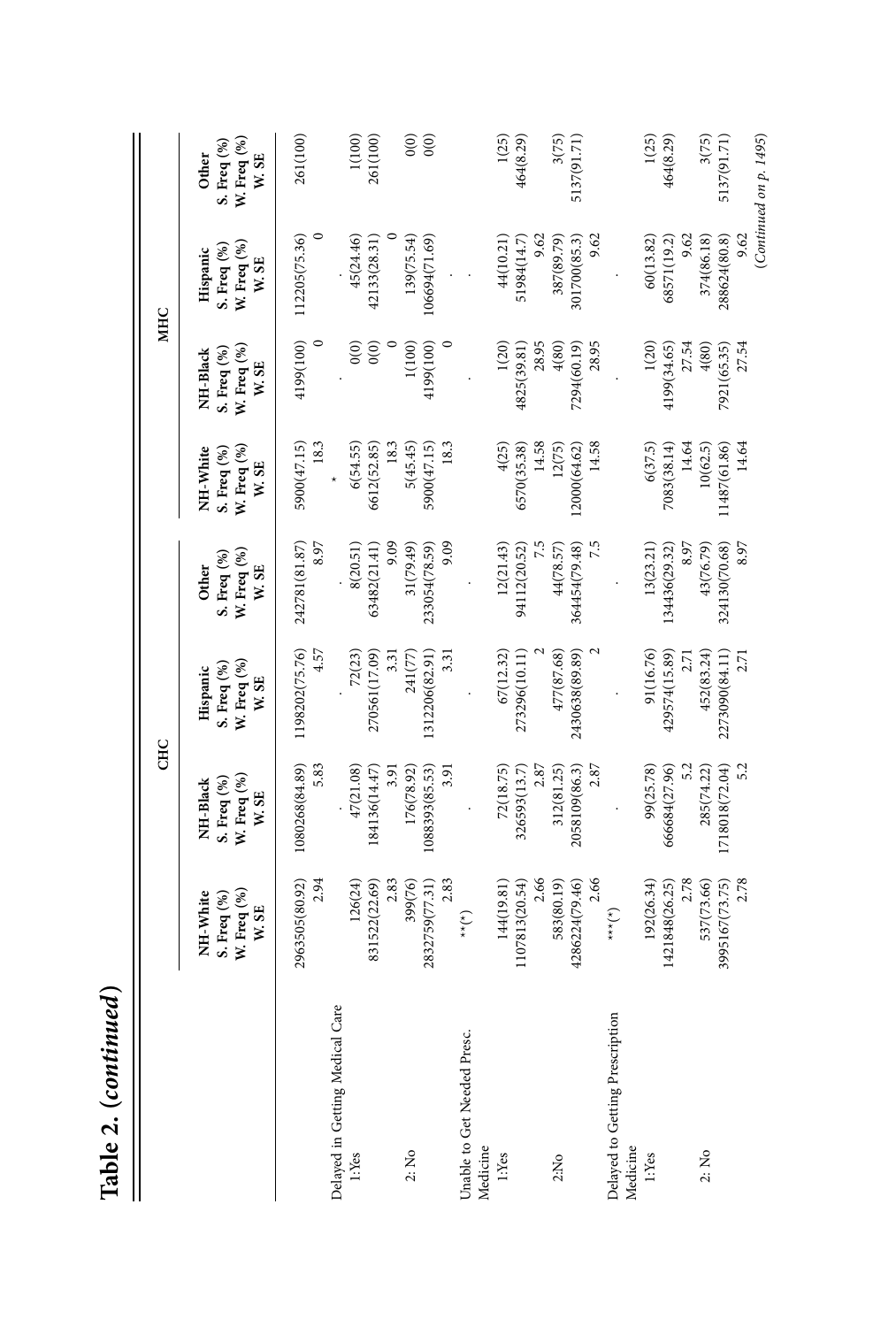| Table 2. (continued)                               |                                                      |                                                 | <b>CHC</b>                                      |                                              |                                                 |                                                 | <b>MHC</b>                                      |                                                |
|----------------------------------------------------|------------------------------------------------------|-------------------------------------------------|-------------------------------------------------|----------------------------------------------|-------------------------------------------------|-------------------------------------------------|-------------------------------------------------|------------------------------------------------|
|                                                    | W. Freq (%)<br>NH-White<br>S. Freq (%)<br>W. SE      | W. Freq (%)<br>S. Freq (%)<br>NH-Black<br>W. SE | W. Freq (%)<br>S. Freq (%)<br>Hispanic<br>W. SE | W. Freq (%)<br>S. Freq (%)<br>Other<br>W. SE | W. Freq (%)<br>NH-White<br>S. Freq (%)<br>W. SE | W. Freq (%)<br>S. Freq (%)<br>NH-Black<br>W. SE | W. Freq (%)<br>S. Freq (%)<br>Hispanic<br>W. SE | W. Freq (%)<br>S. Freq (%)<br>Other<br>W. SE   |
| Yes                                                | 4.08<br>87273(44.89)<br>185(46.72)<br>$\overline{5}$ | 7.45<br>463410(33.09)<br>83(38.43)              | 4.96<br>118(35.98)<br>578169(35.87)             | 11.64<br>12(35.29)<br>101659(41.5)           | 15.38<br>4(40)<br>2370(18.97)                   | $\circ$<br>0(0)<br>0(0)                         | 23.24<br>82(28.08)<br>72064(27.32)              | 1(50)<br>261(20.69)                            |
| $\tilde{z}$                                        | 211(53.28)<br>80287(55.11)<br>$\overline{15}$        | 936979(66.91)<br>133(61.57)                     | 210(64.02)<br>1033711(64.13)                    | 22(64.71)<br>143287(58.5)                    | 6(60)<br>10121(81.03)                           | 2(100)<br>412(100)                              | 191709(72.68)<br>210(71.92)                     | 1(50)<br>1001(79.31)                           |
| Delayed in Getting Dental Care<br>Yes              | 4.08<br>4.05<br>1219070(42.51)<br>169(42.68)         | 7.45<br>7.5<br>81(37.5)<br>441793(31.55)        | 4.96<br>4.88<br>132(40.12)<br>581901(36.87      | 11.64<br>11.33<br>11(31.43)<br>79708(32.32)  | 15.38<br>14.9<br>3(30)<br>2088(16.72)           | $\circ$<br>32.69<br>1(50)<br>262(63.76)         | 23.24<br>94(32.3)<br>87389(33.25)<br>23.21      | 1(50)<br>261(20.69)                            |
| ż                                                  | 4.05<br>1648490(57.49)<br>227(57.32)                 | 7.5<br>135(62.5)<br>958595(68.45)               | 4.88<br>197(59.88)<br>996454(63.13)             | 11.33<br>166888(67.68)<br>24(68.57)          | 14.9<br>7(70)<br>10403(83.28)                   | 32.69<br>$1(50)$<br>149(36.24)                  | 197(67.7)<br>175434(66.75)<br>23.21             | 1(50)<br>1001(79.31)                           |
| Last General Physical Exam<br>Missing/Skip/Refusal | 93(11.1)<br>926724(14.12)<br>1.91<br>$(x+x+x+x+x)$   | 4.29<br>707849(22.14)<br>56(11.57)              | 2.75<br>173(21.15)<br>1011077(22.98)            | 9(12.5)<br>123821(16.41)<br>$\Xi$            | 1.42<br>1(3.13)<br>518(1.4)                     | 23.49<br>6658(42.79)<br>2(22.22)                | 21.97<br>220(28.24)<br>258190(39.16)            | 4(36.36)<br>9140(46.38)                        |
| Never                                              | 0.87<br>140939(2.15)<br>14(1.67)                     | 0.12<br>2(0.41)<br>4387(0.14)                   | 290276(6.6)<br>1.84<br>48(5.87)                 | 5.16<br>5(6.94)<br>81491(10.8)               | 0(0)<br>0(0)                                    | 5.07<br>830(5.34)<br>2(22.22)                   | 60248(9.14)<br>94(12.07)                        | $\widetilde{O}(0)$<br>0(0)                     |
| less than 1 yr                                     | 83436(50.04)<br>2.83<br>462(55.13)<br>32             | 4.45<br>1958055(61.24)<br>317(65.5)             | 33<br>408(49.88)<br>2171906(49.36)              | 9.14<br>41(56.94)<br>313571(41.56)           | 11.29<br>20(62.5)<br>22570(60.87                | 15.94<br>2989(19.21)<br>3(33.33)                | 330(42.36)<br>205106(31.11)<br>22.34            | 5(45.45)<br>10043(50.97)                       |
| $1 - 2$ yr;                                        | 2.02<br>53796(16.06)<br>130(15.51)<br>$\Xi$          | 2.4<br>361711(11.31)<br>70(14.46)               | 1.86<br>424604(9.65)<br>92(11.25)               | 4.42<br>69672(9.23)<br>8(11.11)              | 9.44<br>6992(18.86)<br>5(15.63)                 | $\circ$<br>0(0)<br>0(0)                         | 67815(10.29)<br>1.44<br>58(7.45)                | (Continued on p. 1496)<br>1(9.09)<br>261(1.33) |

| ì<br>j<br>ì |  |
|-------------|--|
| c           |  |
| 1<br>Ć<br>۹ |  |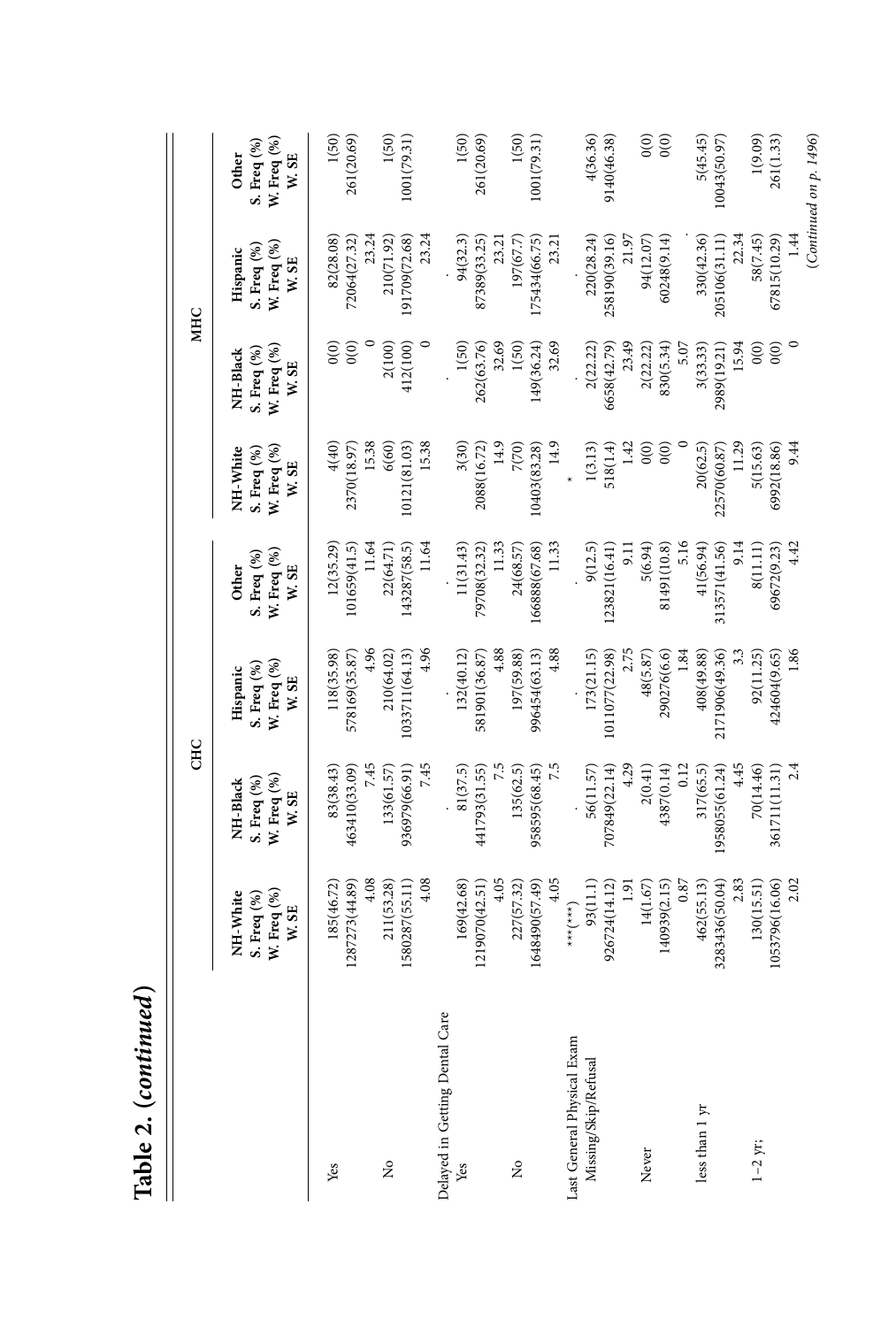|                                        |                                                                                                                | <b>CHC</b>                                      |                                                 |                                                     |                                                 |                                                 | MHC                                             |                                                        |
|----------------------------------------|----------------------------------------------------------------------------------------------------------------|-------------------------------------------------|-------------------------------------------------|-----------------------------------------------------|-------------------------------------------------|-------------------------------------------------|-------------------------------------------------|--------------------------------------------------------|
|                                        | NH-White<br>$N.$ Freq $(\%)$<br>S. Freq (%)<br>W. SE                                                           | W. Freq (%)<br>S. Freq (%)<br>NH-Black<br>W. SE | W. Freq (%)<br>S. Freq (%)<br>Hispanic<br>W. SE | W. Freq (%)<br>S. Freq (%)<br><b>Other</b><br>W. SE | NH-White<br>W. Freq (%)<br>S. Freq (%)<br>W. SE | W. Freq (%)<br>NH-Black<br>S. Freq (%)<br>W. SE | W. Freq (%)<br>S. Freq (%)<br>Hispanic<br>W. SE | W. Freq $(\%)$<br>S. Freq (%)<br><b>Other</b><br>W. SE |
| Ever Had a Pap Smear                   | 2.15<br>56998(17.63)<br>$^{(**)}$                                                                              | 1.24<br>165236(5.17)                            | 501925(11.41)<br>$\frac{1}{2}$                  | 165900(21.99)<br>10.81                              | 7000(18.88)<br>8.23                             | 5081(32.66)<br>23.96                            | 1.44<br>67891(10.3)                             | 261(1.33)                                              |
| Yes                                    | 1.34<br>509(96.95)<br>3376318(96.05)                                                                           | 0.19<br>1643176(99.58)<br>313(97.2)             | 2.59<br>474(93.49)<br>2184450(91.96)            | 8.3<br>35(92.11)<br>240384(88.51)                   | 20(100)<br>20447(100)                           | 3(100)<br>2989(100)                             | 368(95.83)<br>241004(97.13)                     | 3(100)<br>9115(100)                                    |
| $\tilde{z}$                            | 1.34<br>16(3.05)<br>138797(3.95)                                                                               | 0.19<br>9(2.8)<br>6931(0.42)                    | 2.59<br>190943(8.04)<br>33(6.51)                | 8.3<br>3(7.89)<br>31197(11.49)                      | 0(0)<br>0(0)                                    | $\widetilde{\mathrm{o}}(0)$<br>0(0)             | 16(4.17)<br>7112(2.87)                          | 0(0)<br>0(0)                                           |
| Had a Mammogram<br>Yes                 | 330(78.38)<br>4.22<br>1693333(71.04)<br>$\left(\begin{smallmatrix} * & * \ * & * & * \end{smallmatrix}\right)$ | 204(78.16)<br>6.14<br>686037(61.53)             | $\frac{4.8}{4}$<br>262(68.95)<br>685120(47.09)  | 12.55<br>22(70.97)<br>150253(61.92)                 | 12(80)<br>13.64<br>10344(77.54)                 | 3(100)<br>2989(100)                             | 16.68<br>146(55.09)<br>85775(57.09)             | 1(50)<br>289(13.65)                                    |
| $\tilde{z}$                            | 4.22<br>91(21.62)<br>690142(28.96)                                                                             | 6.14<br>57(21.84)<br>428845(38.47)              | $\frac{8}{4}$<br>118(31.05)<br>769951(52.91)    | 12.55<br>9(29.03)<br>92404(38.08)                   | 3(20)<br>13.64<br>2996(22.46)                   | 0(0)<br>0(0)                                    | 16.68<br>119(44.91)<br>64481(42.91)             | 1(50)<br>1827(86.35)                                   |
| Had a Colonoscopy/Sigmoidoscopy<br>Yes | 5.06<br>173(53.56)<br>849683(50.78)<br>$(\ast)$                                                                | 112(54.63)<br>341417(54.43)<br>5.71             | 5.26<br>96(40.34)<br>252161(33.03)              | 12(37.5)<br>79893(26.77)<br>9.81                    | 2(40)<br>23.13<br>1888(31.01)                   | 2(100)<br>2693(100)                             | 19745(25.98)<br>36(26.67)                       | $\widetilde{0}$<br>0(0)                                |
| ž                                      | 5.06<br>150(46.44)<br>823726(49.22)                                                                            | 285821(45.57)<br>5.71<br>93(45.37)              | 5.26<br>142(59.66)<br>511189(66.97)             | 20(62.5)<br>218547(73.23)<br>9.81                   | 23.13<br>3(60)<br>4201(68.99)                   | $\circ$<br>0(0)<br>0(0)                         | 99(73.33)<br>56249(74.02)                       | 1(100)<br>289(100)<br>(Continued on $p$ , 1497)        |

Table 2. (continued) **Table 2. (***continued***)**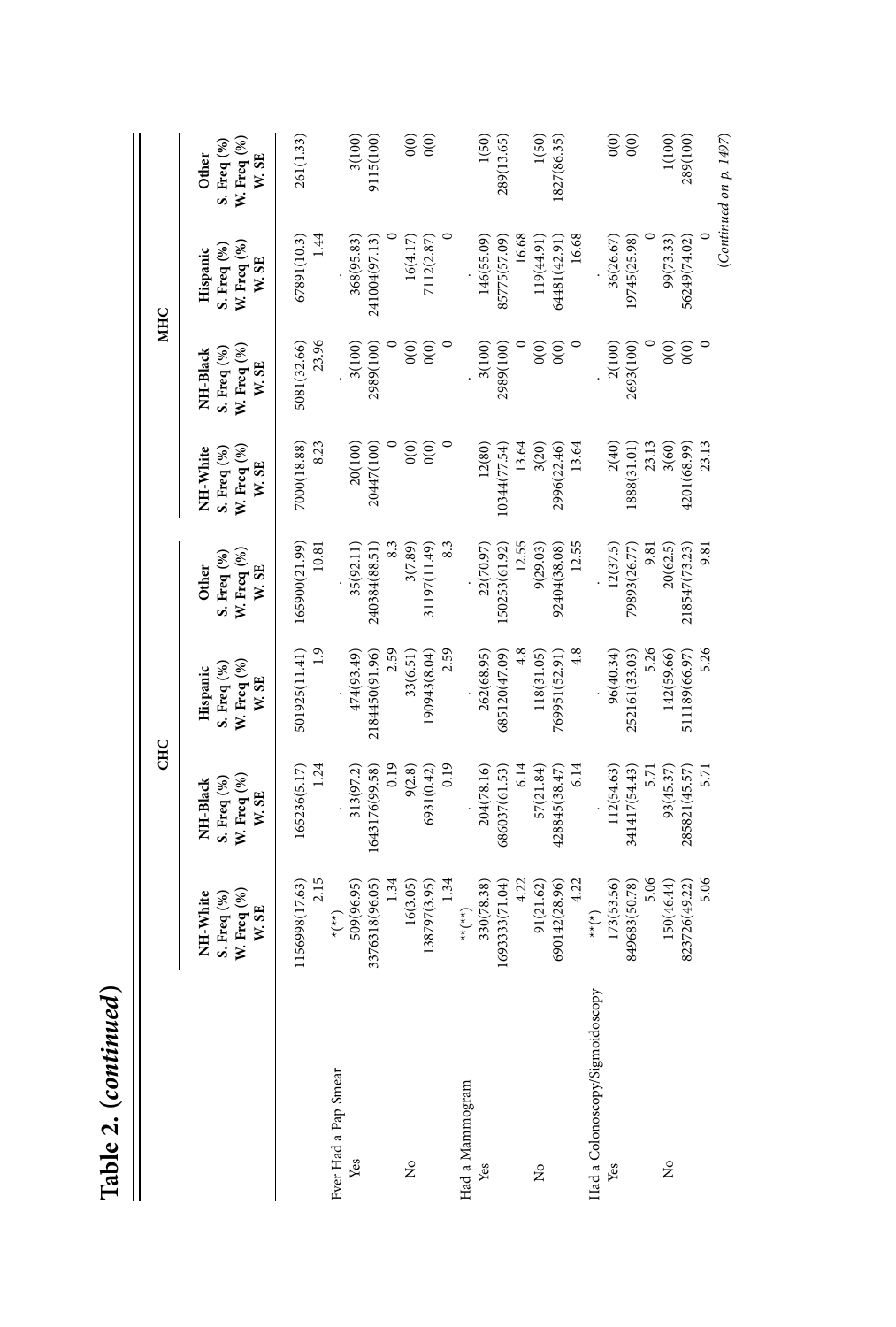| TANNIA TI (COINNING) |                                                 |                                                                         |                                                                       |                                                                        |                                                             |                                                                         |                                                 |                                                                      |
|----------------------|-------------------------------------------------|-------------------------------------------------------------------------|-----------------------------------------------------------------------|------------------------------------------------------------------------|-------------------------------------------------------------|-------------------------------------------------------------------------|-------------------------------------------------|----------------------------------------------------------------------|
|                      |                                                 | <b>CHC</b>                                                              |                                                                       |                                                                        |                                                             |                                                                         | <b>MHC</b>                                      |                                                                      |
|                      | S. Freq (%)<br>W. Freq (%)<br>NH-White<br>W. SE | S. Freq $\binom{96}{6}$<br>W. Freq $\binom{96}{6}$<br>W. SE<br>NH-Black | Hispanic<br>S. Freq (%)<br>W. Freq (%)<br>W. SE                       | Other<br>S. Freq $\binom{\%}{\%}$<br>W. Freq $\binom{\%}{\%}$<br>W. SE | NH-White<br>S. Freq (%)<br>W. Freq (%)<br>W. SE             | S. Freq $\binom{96}{6}$<br>W. Freq $\binom{96}{6}$<br>W. SE<br>NH-Black | Hispanic<br>S. Freq (%)<br>W. Freq (%)<br>W. SE | S. Freq $\binom{96}{6}$<br>W. Freq $\binom{96}{6}$<br>W. SE<br>Other |
| Yes                  | 200(39.76)<br>143965(40.52)<br>3.87             | 105(33.44)<br>314771(22.55)<br>3.79                                     | 105(27.13)                                                            | 13(29.55)                                                              | 4(26.67)                                                    | 1(14.29)                                                                | 59(21.45)<br>29561(17.91)<br>0                  | $\frac{1}{2}$                                                        |
| ż                    | 303(60.24)<br>1678920(59.48)<br>3.87            | $1081011(77.45)$<br>$3.79$<br>209(66.56)                                | $1106344(76.78)$<br>3.62<br>$334676(23.22)$<br>$3.62$<br>$282(72.87)$ | 9.79<br>270575(69.06)<br>$121210(30.94)$<br>9.79<br>31(70.45)          | $4682(33.28)$<br>16.45<br>11(73.33)<br>9387(66.72)<br>16.45 | 5697(68.85)<br>$2577(31.15)$<br>$26.83$<br>$6(85.71)$<br>26.83          | 216(78.55)<br>35461(82.09)                      | $3(100)$<br>811(100)                                                 |

p value from weighted results are listed in (). p value from weighted results are listed in ().

\*p<.05  $*_{p<.01}$ 

 $\begin{array}{l}***\text{p}<.001\\ * \text{Weighted results are provided to reflect national estimates}\end{array}$ aWeighted results are provided to reflect national estimates S.Freq = Sample Freq.

S.Freq = Sample Freq.<br>W.Freq= Weighted Freq. W.Freq= Weighted Freq.

W.SE = Weighted Percent SE<br>MHC = Migrant Health Center<br>CHC = Community Health Center MHC = Migrant Health Center W.SE = Weighted Percent SE

CHC = Community Health Center

Table 2. (continued) **Table 2. (***continued***)**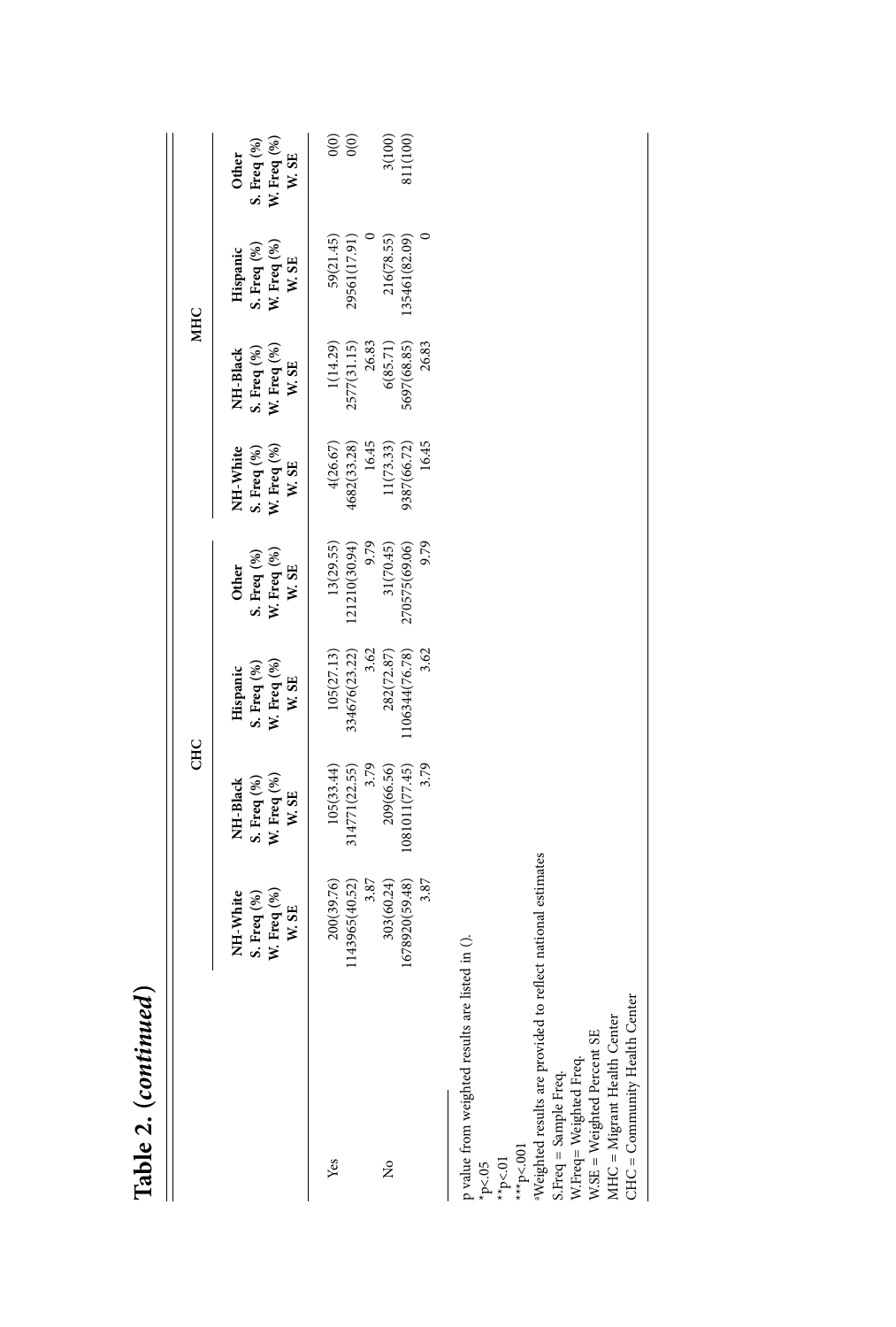also more likely to report being unable to get or delayed in getting needed prescription medicine, and being unable to get needed dental care. Blacks had the highest rates for physical examination within the past year (65.5% vs. 56.94%, p<.001) and Pap smear exam (97.2% vs. 92.11%–96.95%, p<.05). Blacks and Non-Hispanic Whites had higher rates of mammogram (78.16%– 78.38% vs. 68.95%– 70.97%, p<.01) and colonoscopy/ sigmoidoscopy  $(53.56\% - 54.63\%$  vs.  $37.5\% - 40.34\%$ , p<.01) than Hispanics and other minorities. These significant results were also noted in separate multivariate logistic regression analysis (results not shown but available upon request).

Among MHC patients, potential racial/ ethnic differences were only noted in delayed medical care and having a general physical exam. Non- Hispanic Whites were more likely to report delays in getting needed medical care than others. This group also reported higher rates for physical exam within the past year than other racial/ethnic groups (62.5% vs. 32.33%– 45.45%, p<.05).

#### **Discussion**

This is the first study to provide a profile of MSFWs served by HRSA- supported health centers, specifically MHCs. Our study found that MHC patients were typically between age 19– 59 (69.07%), female (61.85%), members of racial/ ethnic minorities (96.15%), living below federal poverty line (FPL) (51.83%), and not English- speaking (82.43%). Most MHC patients reported good/very good/excellent health (61.08%) and indicated improvements in health over last year (32.65%). 24.71% of MHC patients had hypertension, while 14.84% had diabetes and 8.32% had asthma.

Our study also showed that the MHC program under HRSA was able to provide comparable health care access and quality for the MSFWs relative to CHC patients. Specifically, in terms of access to primary care, most MHC patients were uninsured (62.33%) but identified the health center as their usual source of care (USC) (80.14%). Most MHC patients rated overall health care quality as excellent (50.3%) or very good (27.8%). In terms of access to preventive care, most MHC patients received a general physical exam within the past two years (50.78%). Over 96% of women had a Pap smear, 56.84% of women had a mammogram, 27.97% had a colonoscopy/ sigmoidoscopy, and 21.33% had a blood stool test. These results have affirmed the important role of health centers in providing quality primary care to all, regardless of vulnerability status. The results also show the continued success of the Health Center program in providing high quality care to the patients that they serve.

Our study further showed that there were insignificant racial/ ethnic disparities in access and quality between MHC and CHC patients. Indeed, among MHC patients, racial/ ethnic differences were only noted in delays in getting medical care and having a general physical exam among Non- Hispanic Whites. Non- Hispanic Whites were more likely to report delays in getting needed medical care than others. No significant racial/ ethnic disparities were noted in other 11 measures of access to primary and preventive care between the two groups. These results have corroborated the role of health centers in providing equitable care to all, regardless of vulnerability status, as well as the role of health centers in reducing disparities in the communities they serve.

Despite these achievements, our study found challenges with access to primary care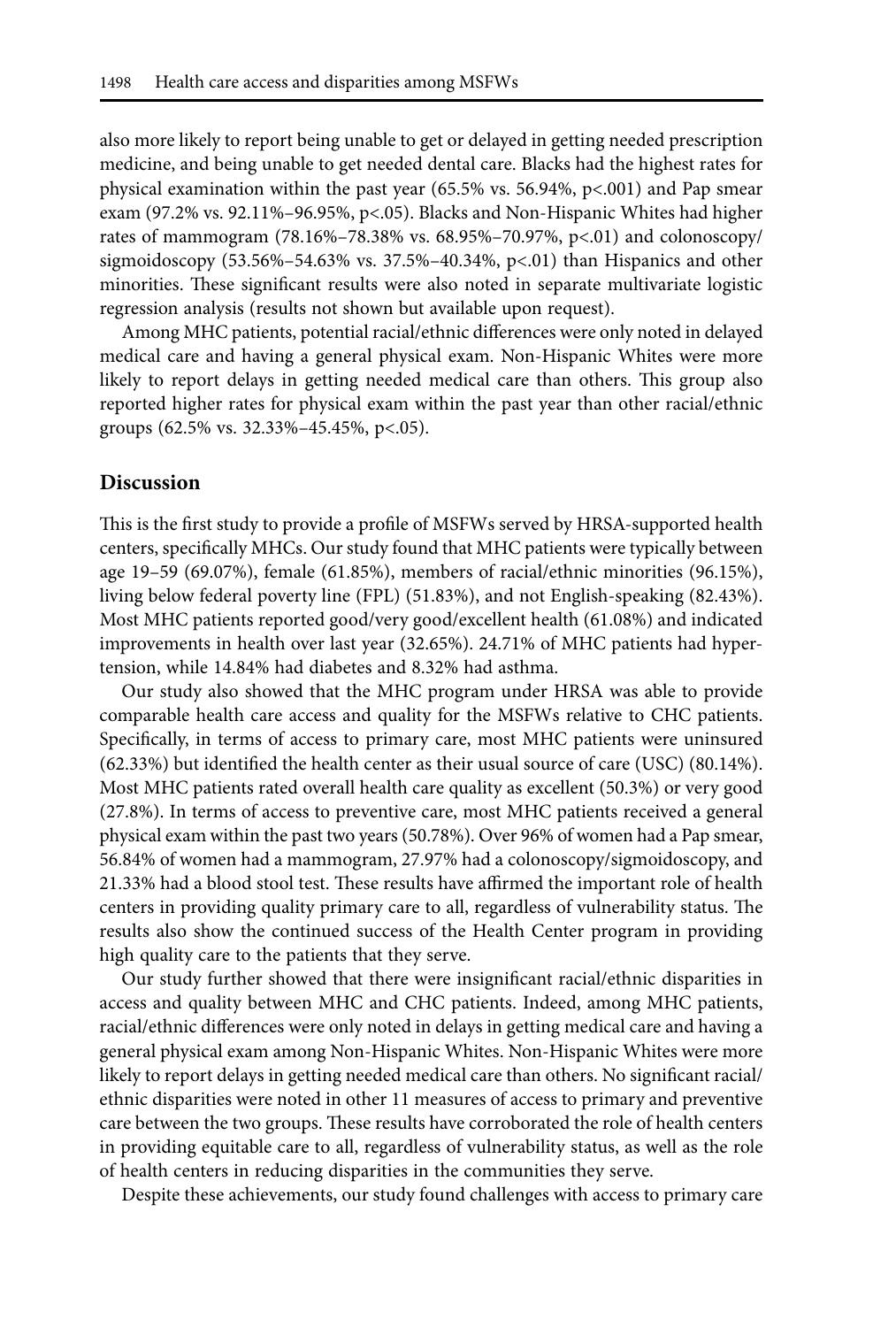among MHC patients. For example, 24.24% of patients were unable to get medical care, 26.4% were delayed in getting medical care, 10.96% were unable to get needed prescription medicine, and 14.81% were delayed in getting needed prescription medicine. In addition, 28.43% were unable to get needed dental care, while 32.46% were delayed in getting needed dental care. These results suggest continual efforts are needed to enhance access to care for MSFWs, perhaps through stronger efforts at outreach, transportation assistance, and linguistic and cultural competence. With its emphasis on enabling services, health centers are uniquely poised to expand outreach and services to MSFWs. Additional social and financial resources would be necessary for MHCs to expand operations. As a result of MHCs playing a greater role in care provision, primary care could be further improved, leading to reductions in health disparities in this population.

Our study had several limitations. First, the study focused on patients (i.e., the user group) rather than the entire MSFW population. Therefore, the actual access barrier could be considerably bigger among this population. Second, the cross- sectional nature of the study precludes any causal association between access and its predictors. Third, the limited sample size for the MSFW patients made it difficult to conduct sub- population analysis and may be a contributing factor to the low statistically significant findings in our analysis. Further research should consider the use of a larger MSFW sample to strengthen study power and findings.

In conclusion, this study described the characteristics of MSFW patients served by health centers and examined potential disparities in access to primary care and preventive care between MHC and CHC patients across racial/ ethnic and insurance groups. While no significant disparities were uncovered between these groups, this research is an important first step in understanding the MSFW population and its health services needs. Health care policy that targets the needs of MSFW and similar groups should consider the unique demographics of this population, as well as gaps in care, in developing a tailored outreach and care treatment strategy.

#### **References**

- 1. Starfield B. Primary care: concept, evaluation, and policy. New York, NY: Oxford University Press, 1992. PMCid:PMC1809870
- 2. Starfield B. Is primary care essential? Lancet. 1994 Oct 22;344(8930):1129–33. http://dx.doi.org/10.1016/S0140-6736(94)90634-3
- 3. Shi L. The impact of primary care: a focused review. Scientifica (Cairo). 2012;2012:432892. Epub 2012 Dec 31.
- 4. Starfield B, Shi L, Macinko J. Contribution of primary care to health systems and health. Milbank Q. 2005;83(3):457-502. http://dx.doi.org/10.1111/j.1468-0009.2005.00409.x PMid:16202000 PMCid:PMC2690145
- 5. Shi L, Starfield B, Politzer R, et al. Primary care, self- rated health, and reductions in social disparities in health. Health Serv Res. 2002 Jun;37(3):529–50. http://dx.doi.org/10.1111/1475-6773.t01-1-00036 PMid:12132594 PMCid:PMC1434650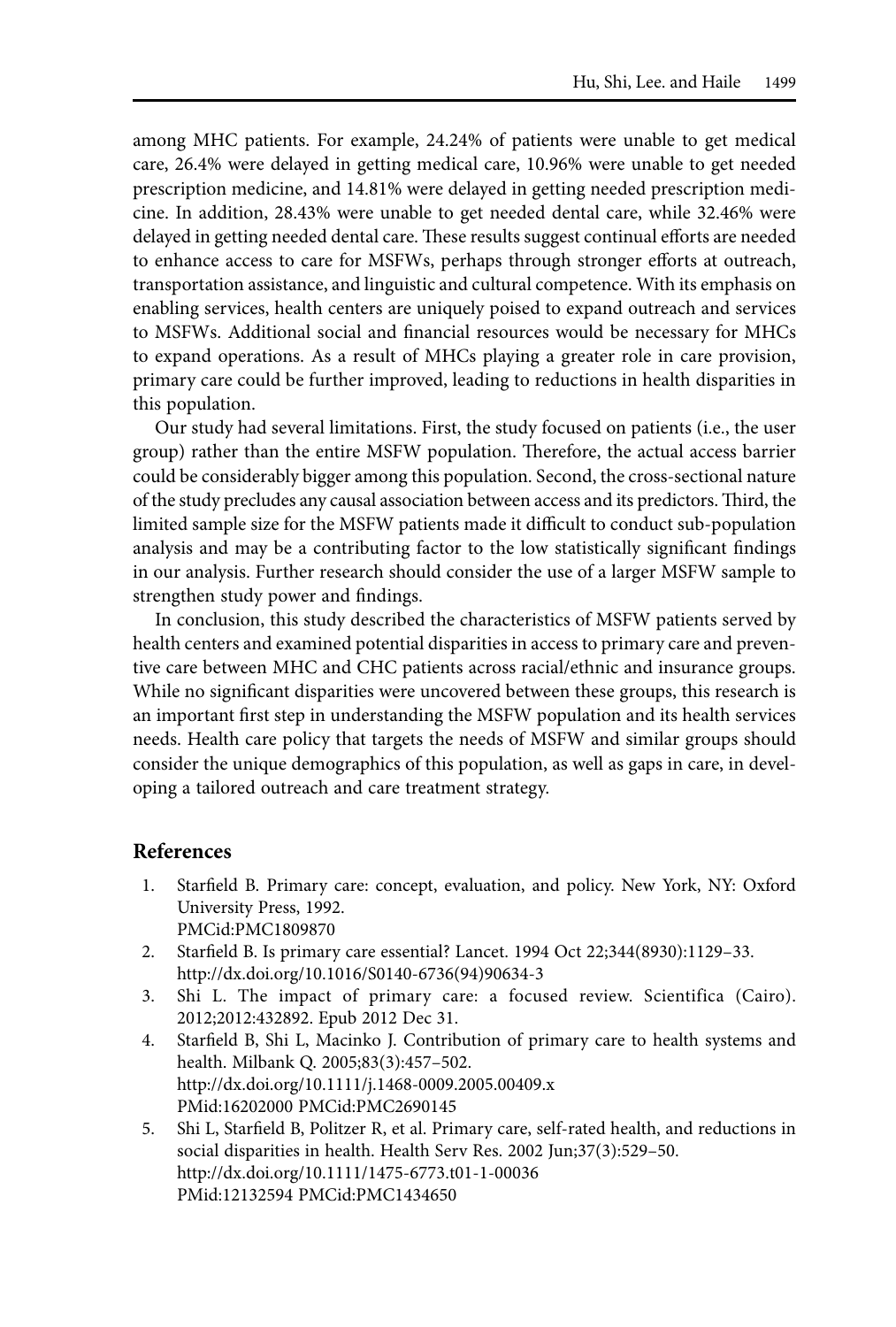- 6. Shi L, Lebrun L, Hung L, et al. US primary care delivery after the health care growth initiative: Comparison of Health centers, hospital outpatient departments, and physicians' offices. J Ambulatory Care Manage. 2012 Jan-Mar;35(1):60-74. http://dx.doi.org/10.1097/JAC.0b013e31823abf07 PMid:22156956
- 7. Shi L, Tsai J, Higgins P. Racial/ ethnic and socioeconomic disparities in access to care and quality of care for US health center patients compared with non– health center patients. J Ambulatory Care Manage. 2009 Oct–Dec;32(4):342–50. http://dx.doi.org/10.1097/JAC.0b013e3181ba6fd8 PMid:19888011
- 8. Shi L, Starfield B. Primary care, income inequality, and self- related health in the United States: a mixed-level analysis. Int J Health Serv. 2000;30(3):541-55. http://dx.doi.org/10.2190/N4M8-303M-72UA-P1K1 PMid:11109180
- 9. Shi L, Starfield B. the effect of primary care physician supply and income inequality on mortality among Blacks and Whites in US metropolitan areas. Am J Public Health. 2001 Aug;91(8):1246-50. http://dx.doi.org/10.2105/AJPH.91.8.1246 PMid:11499112 PMCid:PMC1446754
- 10. Shi L, Macinko J, Starfield B, et al. The relationship between primary care, income inequality, and mortality in US States, 1980-1995. J Am Board Fam Pract. 2003 Sep-Oct;16(5):412-22. http://dx.doi.org/10.3122/jabfm.16.5.412 PMid:14645332
- 11. Shi L, Macinko J, Starfield B, et al. Primary care, social inequalities and all- cause, heart disease and cancer mortality in US counties: a comparison between urban and non- urban areas. Public Health. 2005 Aug;119(8):699– 710. http://dx.doi.org/10.1016/j.puhe.2004.12.007 PMid:15893346
- 12. Shi L, Macinko J, Starfield B, et al. Primary care, income inequality, and stroke mortality in the United States: a longitudinal analysis, 1985– 1995. Stroke. 2003 Aug; 34(8):1958-64. Epub 2003 Jul 3. http://dx.doi.org/10.1161/01.STR.0000082380.80444.A9 PMid:12843344
- 13. The World Health Organization (WHO). The world health report 2008: primary health care now more than ever. Geneva, Switzerland: WHO, 2008. Available at: http:// www .who.int/whr/2008/whr08\_en.pdf.
- 14. Smedley BD, Stith AY, Nelson AR, eds. Unequal treatment: confronting racial and ethnic disparities in health care. Washington, DC: The National Academies Press, 2003.
- 15. LaVeist TA, Gaskin DJ, Richard P. The economic burden of health inequalities in the United States. Washington, DC: Joint Center for Political and Economic Studies, 2009. Available at: http:// www .healthy.ohio .gov/ ~/ media/ HealthyOhio/ ASSETS/ Files / health%20equity/ economicburdenofhealthinequalitiesintheunitedstates .pdf.
- 16. Health Resources and Services Administration (HRSA). Bureau of primary health care. Washington, DC: U.S. Department of Health and Human Services, 2016. Available at: http://www.hrsa.gov/about/organization/bureaus/bphc/.
- 17. Health Resources and Services Administration (HRSA). What is a health center?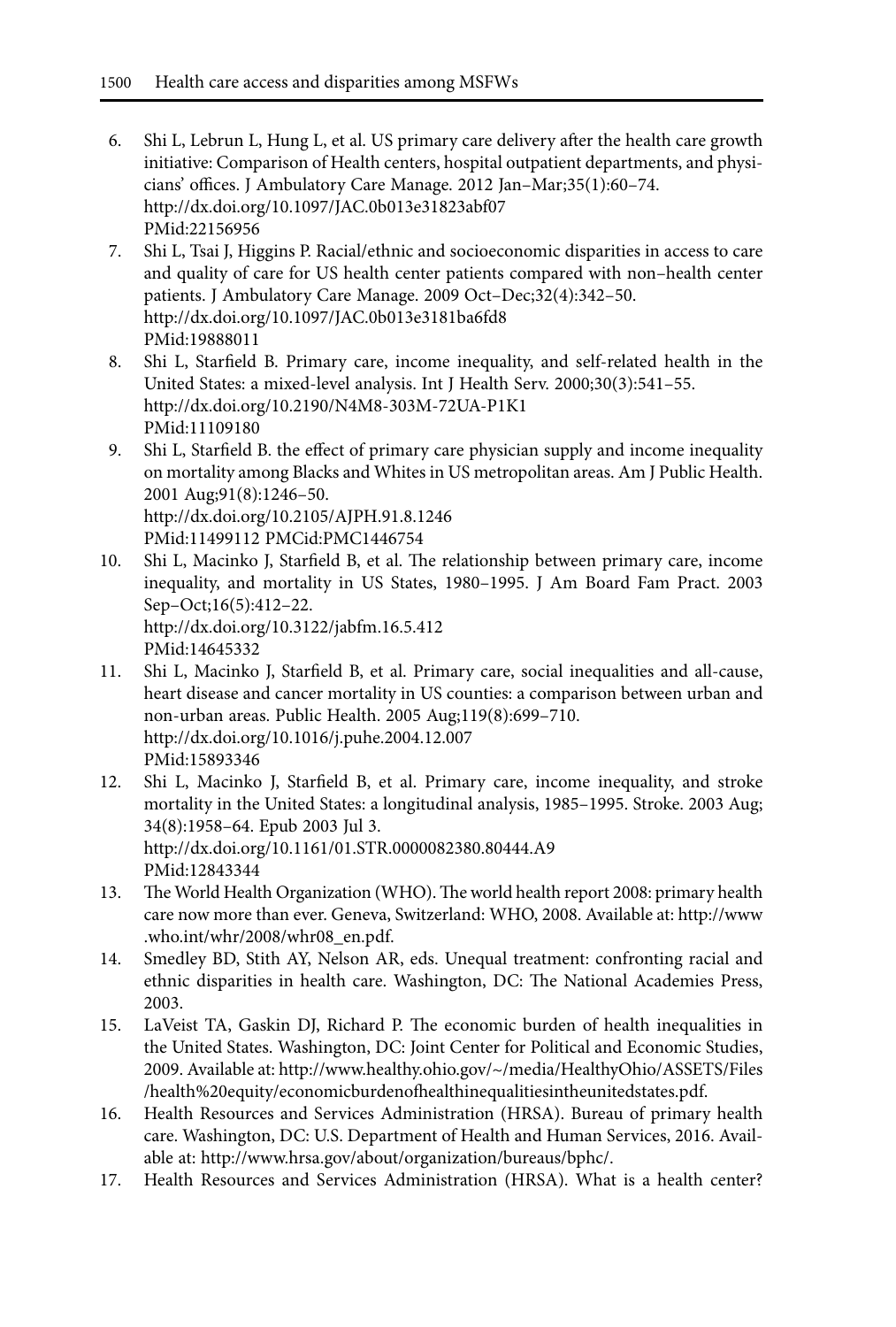Washington, DC: U.S. Department of Health and Human Services, 2016. Available at: http://bphc.hrsa.gov/about/index.html.

- 18. Forrest CB, Whelan EM. Primary care safety- net delivery sites in the United States: A comparison of community health centers, hospital outpatient departments, and physicians' offices. JAMA. 2000 Oct 25;284(16):2077– 83. http://dx.doi.org/10.1001/jama.284.16.2077 PMid:11042756
- 19. Hadley J, Cunningham P. Availability of safety net providers and access to care of uninsured persons. Health Serv Res. 2004 Oct;39(5):1527-46. http://dx.doi.org/10.1111/j.1475-6773.2004.00302.x PMid:15333121 PMCid:PMC1361082
- 20. Proser, M. Deserving the spotlight: health centers provide high-quality and costeffective care. J Ambulatory Care Manage. 2005 Oct–Dec;28(4):321-30. http://dx.doi.org/10.1097/00004479-200510000-00007 PMid:16172561
- 21. Shi L, Lebrun LA, Hung LM, et al. US primary care delivery after the Health Center Growth Initiative: comparison of health centers, hospital outpatient departments, and physicians' offices. J Ambul Care Manage. 2012 Jan-Mar;35(1):60-74. http://dx.doi.org/10.1097/JAC.0b013e31823abf07 PMid:22156956
- 22. Shi L, Lebrun LA, Tsai J. Assessing the impact of the health center expansion initiative on health center patients. Public Health Rep. 2010 Mar-Apr;125(2):258-66. PMid:20297753 PMCid:PMC2821854
- 23. Shi L, Lebrun LA, Zhu J, et al. Clinical quality Performance in U.S. health centers. Health Serv Res. 2012 Dec; 47(6): 2225-49. http://dx.doi.org/10.1111/j.1475-6773.2012.01418.x PMid:22594465 PMCid:PMC3523373
- 24. Shi L, Lebrun- Harris LA, Daly CA, et al. Reducing disparities in access to primary care and patient satisfaction with care: the role of health centers. J Health Care Poor Underserved. 2013 Feb;24(1):56-66. http://dx.doi.org/10.1353/hpu.2013.0022 PMid:23377717
- 25. Shi L, Tsai J, Higgins P, et al. Racial/ ethnic and socioeconomic disparities in access to care and quality of care for U.S. health center patients compared to non- health center patients. J Ambul Care Manage. 2009 Oct-Dec;32(4):342-50. http://dx.doi.org/10.1097/JAC.0b013e3181ba6fd8 PMid:19888011
- 26. Shi L, Stevens GD, Politzer RM. Access to care for U.S. health center patients and patients nationally – how do the most vulnerable populations fare? Med Care. 2007 Mar; 45(3): 206-13. http://dx.doi.org/10.1097/01.mlr.0000252160.21428.24

PMid:17304077

- 27. Shi L, Stevens G. The role of community health centers in delivering primary care to the underserved: experiences of the uninsured and Medicaid insured. J Ambul Care Manage. 2007 Apr-Jun;30(2):159-70. http://dx.doi.org/10.1097/01.JAC.0000264606.50123.6d PMid:17495685
- 28. Lebrun LA, Shi L, Chowdhury J, et al. Primary care and public health activities in